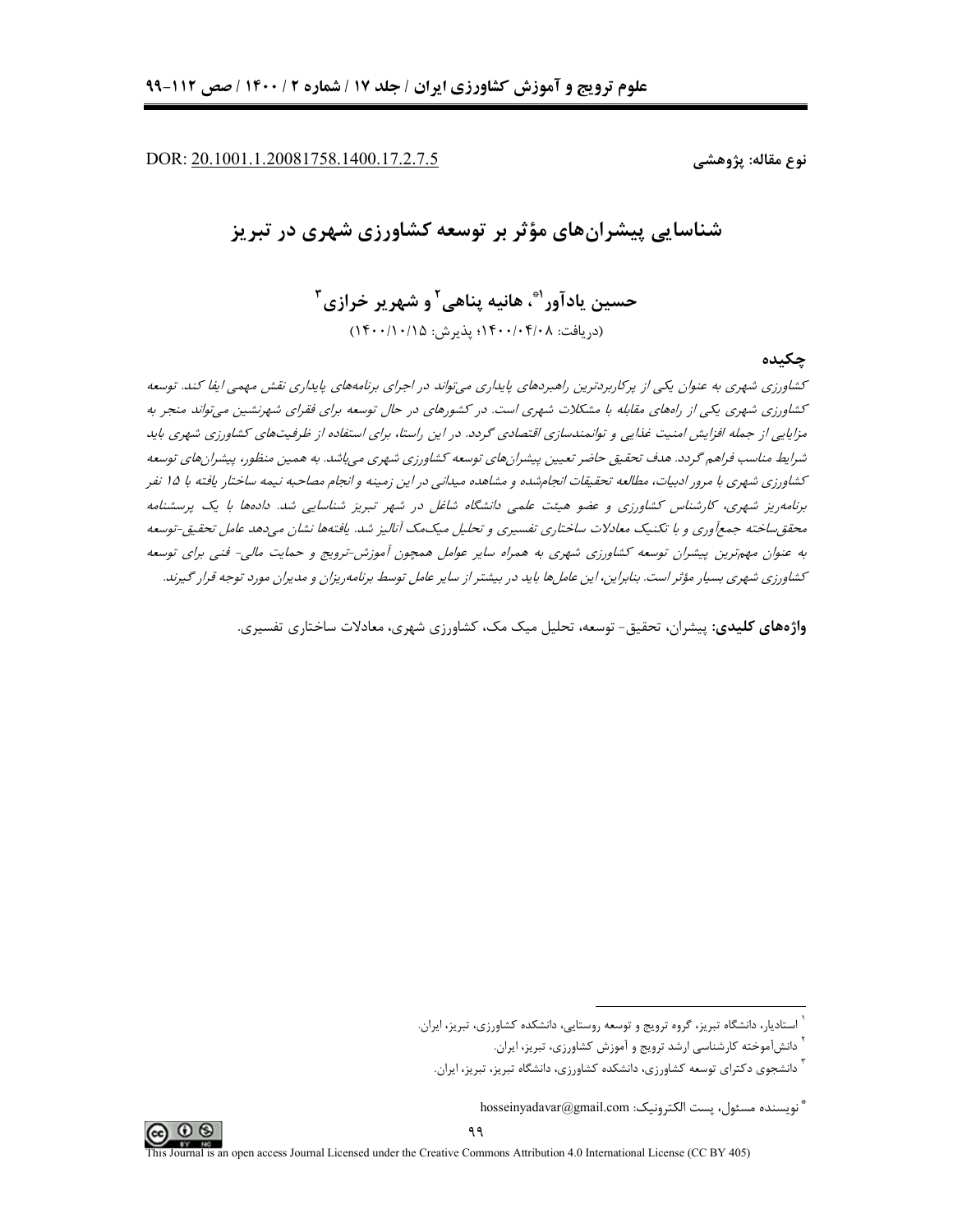کشاورزی شهری به عنوان یکی از پرکاربردترین راهبردهای پایداری میتواند در اجرای برنامههای پایداری نقش مهمی ایفا کند و با توجه به ویژگی اکولوژیکی و اقتصادی هر منطقه تعریف متفاوتی دارد. به زبان ساده رشد و پرورش گیاهان و حیوانات در داخل و حاشیه شهرها کشاورزی شهری نام دارد (Nadal et al., 2018). در یک نگاه کلی میتوان این نوع کشاورزی را واجد مزایای مشخصی دانست. کشاورزی شهری در شهرها به عنوان مراکز توسعه پایدار و نوآوری سیستمهای غذایی با داشتن مزایای اجتماعی، اقتصادی و زیستمحیطی، به دستیابی در اهداف پایدار شهری کمک میکند (Wielemaker et al., 2019). کشاورزی شهری به ویژه در کشورهای در حال توسعه برای فقرای شهرنشین میتواند منجر به مزایایی از جمله افزایش امنیت غذایی و توانمندی اقتصادی آنها گردد (Suchá et al., 2020) چراکه افزایش ناامنی شدید غذایی از ۱۳۵ میلیون نفر در ژانویه ۲۰۲۰، به ۲۶۵ میلیون نفر در پایان سال ۲۰۲۰ خواهد رسید. (Lal, 2020). این نوع کشاورزی شیوهای برای کاهش آسیبپذیری جمعیتهای شهری جهان در برابر تغییرات اکولوژیکی است. کارکردهای آن را میتوان در مدیریت انرژی و کاهش نقل و انتقال محصول، مدیریت ضایعات شهری، بهبود کیفیت آب و خاک و هوای شهرها، ارتقای کیفیت غذا و امنیت غذایی، مدیریت حوادث غیر مترقبه و بحرانگونه و در نهایت کمک به بهبود وضعیت شهروندی و بروز رفتارهای مطلوب شهروندی دانست (یادآور و همکاران، ۱۳۹۹). کشاورزی شهری میتواند یک راهکار معیشتی برای ساکنان آسیبپذیر شهری باشد (Drescher, 2004). کشاورزی شهری علاوه بر تغذیه شهرها میتواند با مواردی چون مدیریت پسماندهای قابل بازیافت شهری و استفاده در فرآیند کشاورزی و پایداری شهری کمک نماید. (Menyuka *et al.*, 2020). برای سازگاری با تغییرات آب و هوایی، میتواند با استفاده مجدد از زبالههای آلی شهری و کاهش اثرات مصرف انرژی نقش مهمی در فضای سبز شهری داشته باشد (Specht et al., 2016). فعالیتهای فیزیکی و اجتماعی که در کار کشاورزی جریان دارد نیاز جامعه ماشینی امروز است، به گونهای که لازم است انسان با فعالیت در کار کشت و زرع، سلامت روحی، روانی و فیزیکی خود را باز یابد. (Paschapur & Bhat, 2020). در حال حاضر تعداد زیادی از مردم جهان در حاشیه شهرها به کار کشاورزی مشغولاند و تنها از این راه امرار معاش میکنند (Thornton, 2020)، اما مسأله این است که شرایط اقتصادی، سیاسی، اجتماعی و فرهنگی هر منطقه متفاوت می باشد. برخی کشورها همچون اتریش، آمریکا و کانادا در این مسیر به موفقیتهای زیادی دست یافتهاند، اما برخی هنوز در ابتدای مسیر قرار دارند و باید برای توسعه کشاورزی شهری، همه جوانب متناسب با کشور خود را در نظر گرفته و با برنامهریزی درست اقدام به پیادهسازی و اجرای طرحهای مربوط به توسعه کشاورزی شهری نمایند. برای نمونه کشاورزی مرتبط با ساختمان در شهرهای اروپایی و شمال آمریکا در حال گسترش است که برای توصیف آن از مفاهیمی چون کشت عمودی، کشت بدون نیاز به زمین زراعی، کشاورزی تلفیقی با ساختمان و کشاورزی آسمانی استفاده می شود ( & Spect .(Sanyé-Mengual, 2017)

به عنوان یک قاعده مسلم توسعه هر پدیده بهطور عام و در این نوشتار بهطور خاص کشاورزی شهری، نیازمند شناخت لازم در سه حوزه مشارکت و اقبال مردم، موانع و پیشرانهای آن میباشد. واقعیت آن است که جلب مشارکت مردم در فعالیتهای کشاورزی شهری به ویژه در کشورهایی که اکثریت مردم هیچگونه آشنایی در این زمینه نداشته و یا مخالف توسعه آن میباشند، نیازمند آن است که ابتدا موانع اساسی در مواردی چون مالکیت اراضی، هزینه، مالیات و حمایت از کارگران و کشاورزان رفع شود. در این رابطه موانع توسعه کشاورزی شهری را میتوان در حوزههای محیطی، اقتصادی، اجتماعی، کیفیت ضعیف خاک، آلودگی آب، رقابت برای سیستمهای کاربری اراضی شهری، نبود زمین در دسترس، نیاز به آموزش برای افراد ناآشنا با شیوههای کشاورزی و عدم وجود دستورالعملها و طرحهای تدوینشده برای اجرا دانست (Bisaga et al., 2019). نتایج تحقیقی نشان داد که جوامع ممکن است دارای سطوح مختلفی از علاقه و ظرفیت مشارکت در کشاورزی شهری باشند. برنامهریزان با اولویتبندی آن در اقدامات برنامهریزی طولانی مدت، به طور فزایندهای در ارتقای کشاورزی شهری درگیر میشوند. از جمله در رفع موانع قانونی، کاهش هزینه و مالیات، تأمین نیروی انسانی، منابع و در برخی موارد دسترسی دائمی به زمین (Horst et al., 2017). همچنین شناخت پیشرانها که تسهیلکننده و زمینهساز تمهید فاکتورهای مقتضی برای توسعه کشاورزی شهری است، می تواند در عمل به توسعه کشاورزی شهری منجر شود. در این رابطه مارتین و واگنر ( Martin

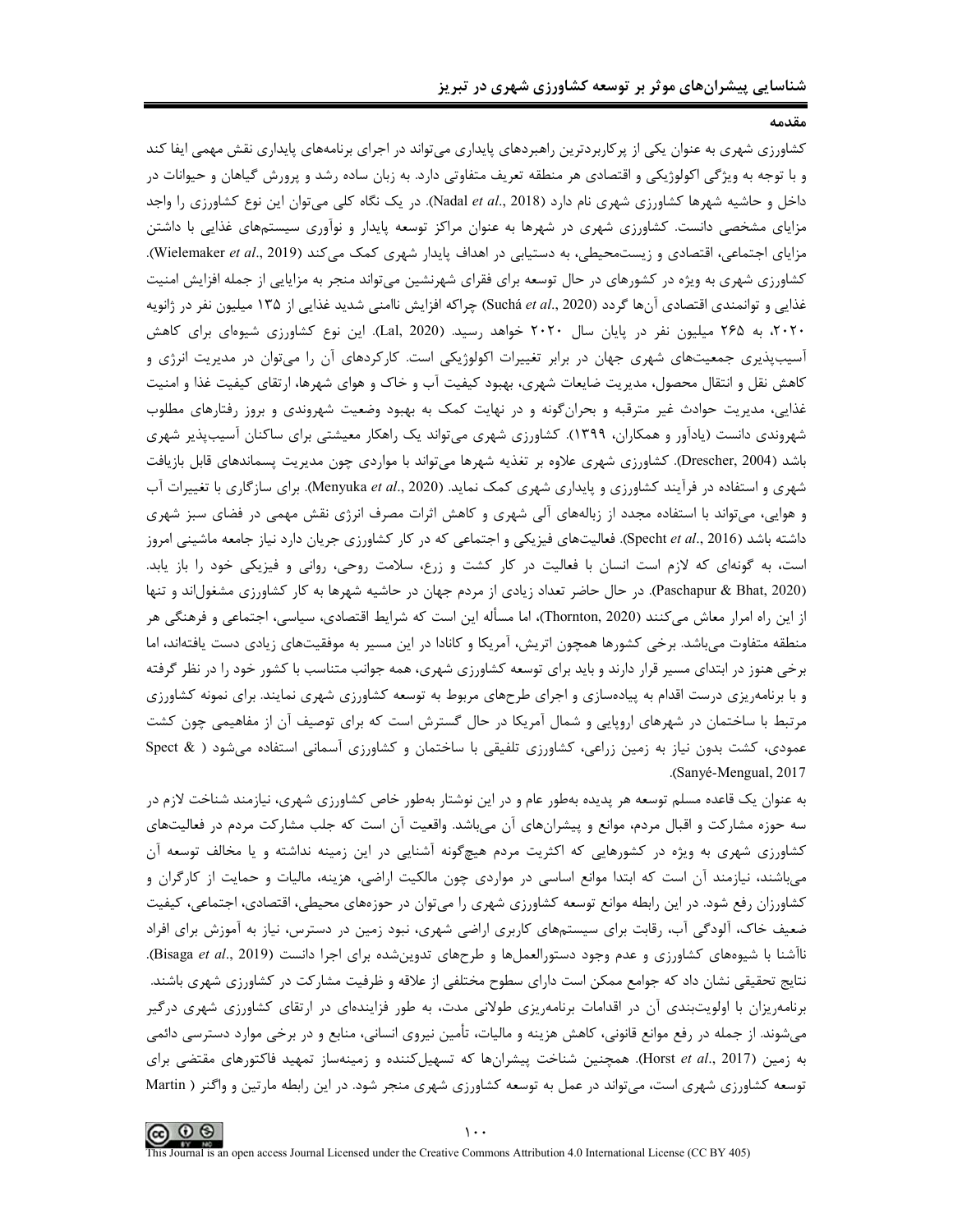and Wagner, 2018). به پیشرانهایی چون وضعیت مشارکت مدارس، میزان توسعهیافتگی جامعه، به حداکثر رساندن تولید مواد غذایی در اماکن عمومی و توجه به مقررات و آییننامههایی که بر بهبود کشاورزی شهری تمرکز دارند اشاره میکنند. مارتین و ولد (Martin & Vold, 2018) در مطالعهای با هدف درک این موضوع که چگونه مشارکت در کشاورزی شهری میتواند به توانمندسازی جوانان و ایجاد ظرفیت برای رشد مواد غذایی در شهر کمک کند، رویکرد مشارکتی را عاملی پیشران در فعالیتهای کشاورزی شهری دانستند. بولانگ و اوسومانو (Bolang & Osumanu, 2019) با بررسی مشارکت کارمندان بخش رسمی شهرداری در کشاورزی شهری دریافتند که مشارکت در کشاورزی شهری به تأمین غذای خانوار، درآمدزایی و پسانداز کمک میکند. از طرفی، ارائه اطلاعاتی به کارمندان بخش رسمی در مورد اهمیت کشاورزی شهری میتواند راهی برای تشویق مشارکت آنها در فعالیتهای کشاورزی شهری باشد. ژو و همکاران (Zhou et al., 2020) در مطالعهای پیشنهاد کردند که سیاستهای استفاده از اراضی با هدف جلوگیری از متروکشدن زمینهای کشاورزی حاشیه شهر- روستا باشد. بینس و نل (Binns & Nel, 2020) با بررسی بازآفرینی مجدد کشاورزی شهری در زامبیا، حمایت از فعالیتهای کشاورزی شهری از طریق فرآیندهای سازمانی را پیشران فعالیتهای کشاورزی شهری دانستند. ارویک- نوت (Ervick-Knote, 2020) در یک مطالعه، برنامهریزی برای یک سیستم غذایی محلی، رهبری قوی و اتخاذ سیاستهای حمایتی دولت را مستلزم حفظ زمینهای کشاورزی برای انجام فعالیتهای کشاورزی در مناطق شهری دانست.

در مطالعات انجام شده، در برخی کشورهای توسعهیافته ایدههای بسیار جالبی در مورد توسعه فعالیتهای کشاورزی مشاهده میشود. هرن و همکاران (Hearn et al., 2020) در مطالعه خود به تبلیغ جهت فروش آپارتمانهایی در شهر ملبورن استرالیا و سائوپولوی برزیل که همراه با باغچههایی لوکس جهت کشت و زرع در داخل آپارتمان است، اشاره میکنند. هرچند چنین اقدامی بیشتر جنبه اقتصادی برای ذینفعان آن را دارد ولی عملی مؤثر جهت پیوند مردم به زندگی سنتی گذشته میباشد. فریکانو و دیویس (Fricano & Davis, 2020) در مطالعه خود به متداولترین پروژههای کشاورزی شهری در جنوب آمریکا شامل باغهای محله، باغهای مدارس، حمایت از جامعه و کشاورزی کارآفرینانه اشاره دارند. در این رابطه به ایجاد ساختار حکومتی مناسب و متمرکز بر کشاورزی شهری برای دستیابی به نتایج مؤثر و نیز به پیچیدگی روابط اجتماعی- بومشناختی و تعامل با عوامل تغییر کاربری زمین برای برنامهریزی و توسعه پایدار و تصمیمات سیاستی اشاره می شود (Ghezeljeh, 2020). توجو (Tojo, 2020) با بررسی وضعیت و چشم|نداز کشاورزی شهری در ژاپن، علاوه بر تعیین مشکلات کشاورزی شهری، به طراحی سیستم بازیافت منابع شهری مانند زیستتوده، ایجاد کشاورزی مشارکتی با حمایت شهروندان در جهت مدیریت پایدار کشاورزی اشاره دارد؛ بنابراین می توان کشاورزی شهری را با برنامههای زیستمحیطی توسعه داد، چراکه کشاورزی شهری شامل مفاهيم مهمي از جمله توسعه پايدار است (Khatami et al., 2020).

بررسیها نشان میدهد کشاورزی شهری در کشورهای توسعهیافته به پیشرفتهای زیادی دست یافته است. برای نمونه در شهر دیترویت از ایالت میشیگان آمریکا مزرعهای با عنوان "مزرعه غذا" وجود دارد که در محلی منحصربه فرد احداثشده و خدمات کشاورزی با حمایت اجتماعی ارائه میکند تا مواد غذایی بهتر و فرصتهای اقتصادی خوبی را برای مردم محل فراهم کند. محصولات تولیدی آن شامل سبزیهای سالادی، توتفرنگی و ماهیهای پرورشی است. در شهر لندن موسسه "شاپفارم" که در ابتدا مرکز کشاورزی شهری خوانده میشد، شامل یک مزرعه کوچک، کارگاه و یک کافه برای ساکنان محلی است. این مؤسسه نمونهای خاص از کشاورزی شهری است و در ساختمان آن فضایی قرار دارد که در آن یک سیستم پرورش ماهی آکواپونیک کوچک، زمینهای مسقف با تکنولوژی پیشرفته و یک گلخانه قرار دارد. حتی روی سقف ساختمان مؤسسه نیز قفسی برای نگهداری مرغ، خروس و یک کافه ساخته شده است. هدف این پروژه نهتنها تهیه غذا برای ساکنان شهر بلکه اثبات این امر است که حتی بدون داشتن زمینی بزرگ نیز می¤وان به فعالیتهای کشاورزی پرداخت. در کشور سنگاپور یکی از روشهای نوین کشاورزی که در سالهای اخیر مورد توجه قرار گرفته، شیوه کشاورزی عمودی است. در این روش محصولات کشاورزی در داخل ساختمان و با کمک نور مصنوعی و حداقل مقدار آب و خاک تولید میشود. برای این منظور در درون ساختمان طبقات مختلفی را ایجاد میکنند و در هر طبقه محصولات مورد نظر را کشت میکنند. درون سیستمهای گلخانهای سه طبقهای میتوانند چهار تا ۱۸ برابر روشهای سنتی به ازای هر مترمربع غذا تولید کنند. این کشور

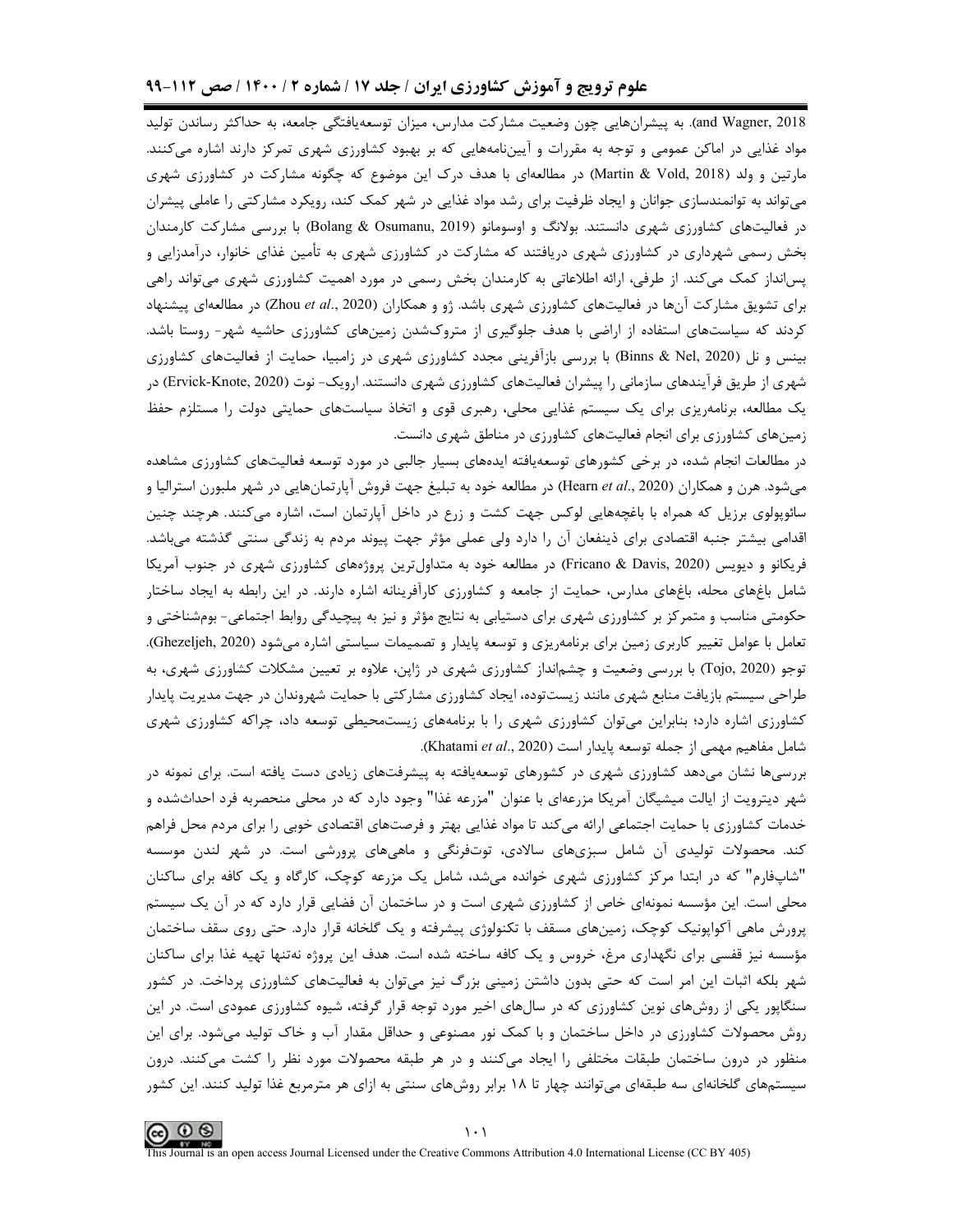نمونه مزرعه کشاورزی طبقاتی با سیستم آبیاری هیدروپونیک و کمکربن در جهان است. با اینکه کیفیت محصولات در این سیستم در حد اعلاء است قیمت آنها نیز مناسب بوده و در تمام فروشگاههای مواد غذایی سنگاپور یافت میشوند. در کانادا، ایالات متحده آمریکا و نیوزلند شرکتهایی وجود دارند و افرادی را که دوست دارند مواد غذاییشان را خود پرورش دهند ولی از حیاط خود استفاده نمیکنند را تحت پوشش قرار میدهد. کسانی که ملکی بدون استفاده دارند، مکان تقریبی خود را در وبسایت این شرکت قرار میدهند. کسانی که به دنبال محلی برای تولید مواد غذایی هستند میتوانند مکان مناسب را در نزدیکی خود جستجو کنند (ملکی نژاد و همکاران، ۱۳۹۹).

در ایران مظاهر امروزی کشاورزی شهری چندان در شهرها مشهود نیست. همچنین توجه به موضوع کشاورزی شهری بهرغم اهمیت آن و وجود مشکلات عدیده شهرها از منظر فضای سبز و مشکلاتی که ذاتاً بهوسیله ظرفیتهای کشاورزی میتوان بر آنها فائق آمد، از قدمت چندانی برخوردار نیست. در این رابطه نمونهای از مظاهر کشاورزی شهری انجام شده، مجتمع تجاری-اداری "مگاپارس" است. این مجتمع اولین گرینمال ایران با حدود یک هکتار سیستم بام سبز، بزرگترین و مدرنترین پروژه در تهران است (شکل ۱). (شرکت پدیدآوران اطلس پارس، ۱۴۰۰).



شکل ۱– نمایی از مجتمع مگا پارس تهران

همچنین باغ کتاب تهران نمونه دیگر از تلفیق معماری با ظرفیتهای کشاورزی شهری به منظور گسترش فضای سبز در کنار احداث فضای آموزشی- اداری آن است (شکل ۲). این مجموعه ۹۷ هزار متر مربعی امکانی برای تأثیرگذاری کشاورزی شهری در وضعیت رفاهی شهری است (کجارو، ۱۴۰۰).



شکل ۲- نمایی از باغ کتاب تهران

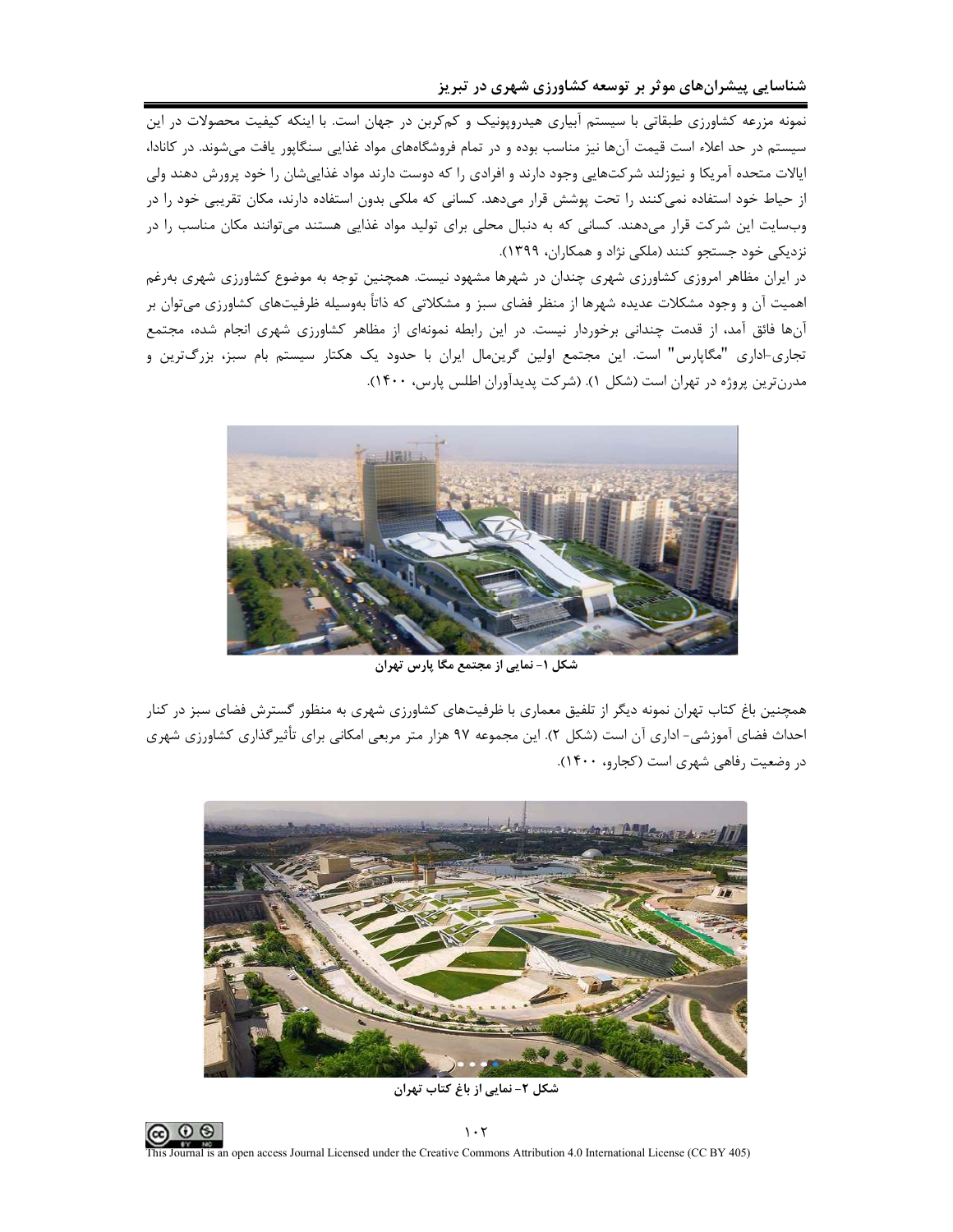در شهر تبریز بر اساس آمار، تعداد ۵۸۷ کشاورز در مجموع با زمین زراعی به وسعت ۱۰۴ هکتار در حومه شهر که محصور در بین برخی ساخت و سازهای مسکونی هستند و به احتمال زیاد در آینده نزدیک از گردونه تولید خارج خواهند شد به تولید محصولات صیفی و سبزی مشغول هستند (سازمان جهاد کشاورزی استان آذربایجان شرقی، ۱۴۰۰). محتوای گزارش شهرداری شهر تبریز حاکی از آن است که سرانه فضای سبز شهری برای هر فرد در اصفهان ۲۴ متر، شیراز ۲۰ متر، تهران ۱۶ متر، مشهد ۱۳ متر است. طبق آمار موجود، سرانه فضای سبز شهر تبریز با احتساب پارک&ای تحت تملک ارگانهای مختلف، پادگانها، مراکز آموزش عالی و برخی ادارات و کارخانهها و بیمارستانها ۱۵/۵ متر مربع است. همچنین پراکنش توسعه فضای سبز در شهر تبریز یکنواخت نیست. این عدم یکنواختی در برخی مناطق بین هشت متر تا ۴۰ متر مربع متغیر است. همچنین در شهر تبریز ۲۴۰ پارک محلهای وجود دارد، ولی در بافت قدیمی شهر، تقریباً هیچ فضای سبز محلهای دیده نمیشود، حتی در شهرکهای تازه احداث هم اوضاع به همین منوال است و خبری از دار و درخت و فضای سبز نیست. گفتنی است که فضای سبز شهری تبریز سالانه با هزینه بالغ بر ۱۰۰ میلیارد تومان نگهداری میشود. (سازمان سیما، منظر و فضای سبز شهری شهرداری تبریز، ۱۴۰۰). به تعبیر دیگر، واقعیت میدانی نشان میدهد که وضعیت فضای سبز شهر تبریز نامناسب است. چنانچه بتوان زمینه پیشران توسعه و ترویج کشاورزی شهری را مهیا نمود ضمن افزایش سرانه فضای سبز شهری، کاهش هزینههای شهرداری، میتوان به تولید بیشتر محصولات کشاورزی در محل مصرف کمک نمود که بهطور غیر مستقیم اقدامی در جهت پایداری محیط و توسعه پایدار شهر تبریز خواهد بود.

با این وجود بهرغم استفاده گسترده از مزارع کشاورزی در اطراف شهر و از طریق کشت گلخانهای، پرورش سبزیجات و گیاهان آپارتمانی، آنچنان که باید از ظرفیتهای کشاورزی شهری تبریز استفاده نمیشود؛ بنابراین، برای توسعه کشاورزی شهری ضرورت دارد تا ضمن رفع مشکلات و موانع محتمل نسبت به فراهمسازی پیشرانهای مقتضی نیز اقدام شود. با بررسی مطالعات مربوط به این زمینه، عواملی که منجر به توسعه کشاورزی شهری میشود مشخص شد. مهمترین عامل در مسیر توسعه کشاورزی شهری حمایت همه جانبه دولتها و نظارت بر سیاستگذاری و قوانین مربوط و اجرای آن می باشد. کشاورزی شهری پتانسیلهای تجاری و حتی معنوی بسیاری دارد. به استناد مشاهدات میدانی و صحبت با چندین شهروند، کشاورزان حاشیه شهر، برخی کارشناسان و مسئولان سازمان جهاد کشاورزی و بخش فضای سبز شهرداری تبریز، اکثریت آنها از اثرات همهجانبه و بلندمدت کشاورزی شهری و نیز از مظاهر کشاورزی شهری و ظرفیتهای آن در توسعه شهر اطلاع کافی نداشتند. بنابراین، ضرورت انجام تحقیق در این زمینه و ارائه اطلاعات به دست آمده برای مقامات و مطالبه $\mathfrak{d}_\mathfrak{d}$ ی جهت انجام اقدامات لازم در مسیر توسعه کشاورزی شهری تبریز بسیار کارآمد خواهد بود. آگاهسازی خود مردم و کشاورزان از اثرات اجتماعی، اقتصادی و فرهنگی کشاورزی شهری گامی مؤثر در راستای توسعه کشاورزی شهری میباشد. با این وجود، شهر تبریز به جهت ظرفیت محدود اراضی برای توسعه شهر عملاً از سه جهت جغرافیایی محصور در دامنه کوهها و تپههای غیر قابل ساخت و ساز بر اساس مقررات شهری است. به ناچار توسعه عمودی شهر تشدید شده است و این محدودیت فضا امکان توسعه فضای سبز را به شهرداری نمیدهد. بدین جهت بهترین گزینه، توسعه کشاورزی شهری در کنار ساخت و سازها بهطور تلفیقی میباشد. روش پژوهش

روش انجام پژوهش از لحاظ هدف کاربردی و از نظر روششناسی به صورت توصیفی- تحلیلی بود. به منظور طراحی الگوی پیشرانهای توسعه کشاورزی شهری از تکنیک مدلسازی ساختاری تفسیری استفاده شد. این تکنیک یک روش سیستماتیک و ساختاریافته برای ایجاد و فهم روابط میان عناصر یک سیستم پیچیده است و تکنیکی مناسب برای تحلیل تأثیر یک عنصر بر دیگر عناصر است. این روش روابط پیچیده میان عناصر یک سیستم را بررسی میکند و تفسیر میکند که آیا روابطی میان این عناصر وجود دارد یا خیر؟ همچنین روش ساختاری، روابط یک ساختار سراسری متشکل از مجموعه پیچیدهای از متغیرها استخراج شده از ادبیات، نتایج تحقیقات دیگران و مشاهدات میدانی است. ایده اصلی مدلسازی ساختاری تفسیری تجزیه یک سیستم پیچیده به چند زیرسیستم با استفاده از تجربه عملی و دانش خبرگان جهت ساخت یک مدل ساختاری چند سطحی است (علياكبري و اكبري،١٣٩۶).

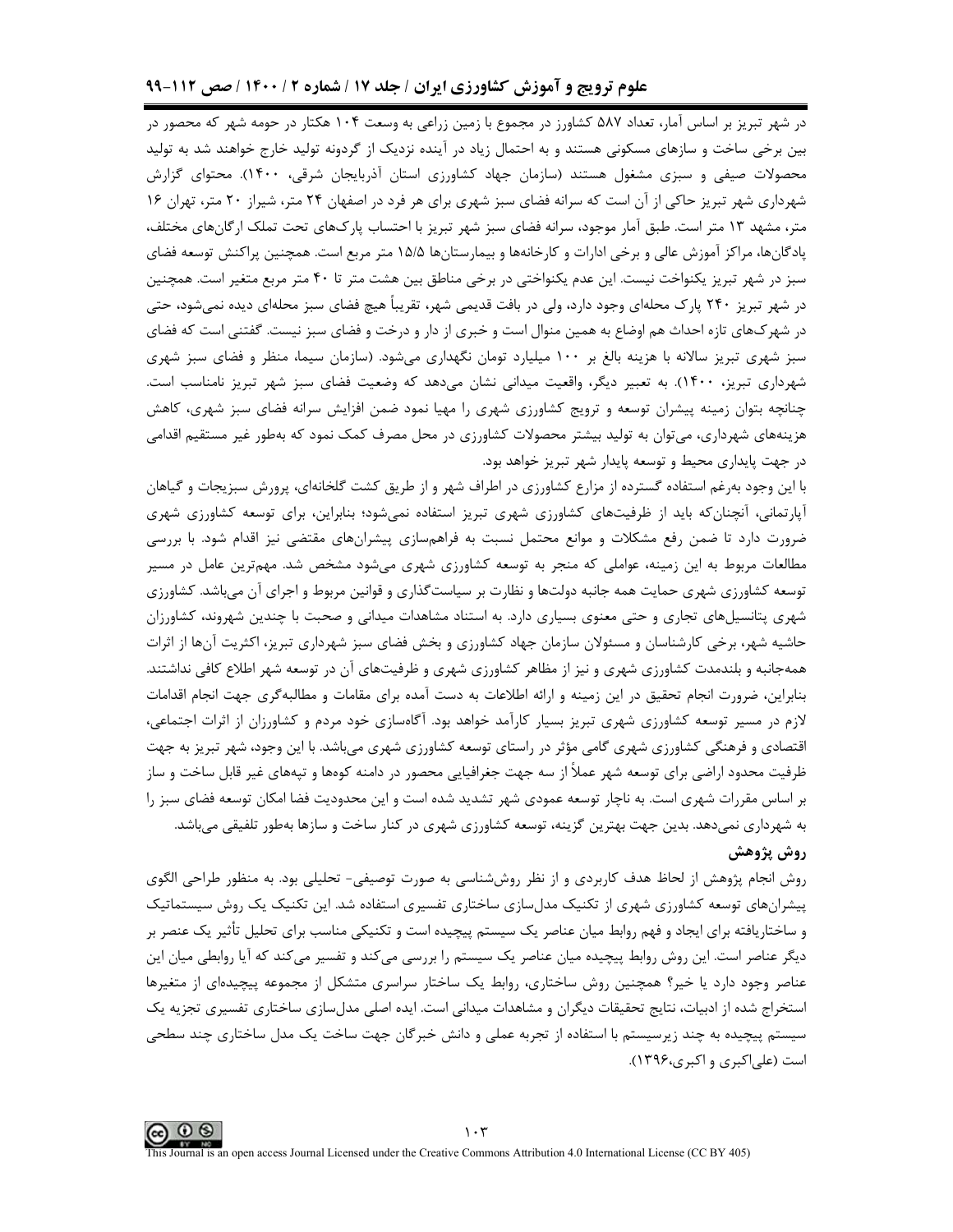۔<br>علت استفادہ از این تکنیک آن بود که موضوع کشاورزی شهری با توجه به مشاهدات میدانی و انجام مباحثات غیررسمی با برخی کارشناسان و مسئولان سازمان جهاد کشاورزی و شهرداری تبریز حکایت از اطلاع و علم تعداد محدودی از آنها از این مقوله داشت. بنابراين، سنجش ديدگاه تمامي آنها نهتنها منطقي نبود بلكه نتايج قابل استنادي نيز نمي توانست داشته باشد. پرسشنامه پژوهش با استفاده از نظرات متخصصین برنامهریزی شهری، کشاورزی و اساتید دانشگاه که با موضوع کشاورزی شهری ارتباط کاری داشتند طراحی شد. دادههای تحقیق از طریق مصاحبه با کارشناسان و متخصصان سازمانهای جهاد کشاورزی و شهرداری جمعآوری شد. طراحی پرسشنامه تحقیق با شناسایی مؤلفههای مربوط به مسئله تحقیق شروع شد. در این مرحله با مطالعه ادبیات و پیشینه تحقیق، مصاحبه با چهار صاحبنظر و نیز مشاهدات میدانی از وضعیت کشاورزی شهری در تبریز، پیشرانهای توسعه کشاورزی شهری شناسایی و در نهایت نامگذاری شدند (در این مقاله منظور از پیشران و مؤلفه یکسان است و استفاده از هر دوی آنها برای هدف واحد می باشد). جامعه آماری تحقیق شامل ۱۵ نفر با توزیع شش کارشناس سازمان جهاد کشاورزی و نه کارشناس شهرداری شهر تبریز بود که بهطور هدفمند انتخاب شدند. بهمنظور جمعآوری دادهها از یک پرسشنامه ماتریسی محقق ساخته بر اساس کدهای ثانویه (جدول۱) استفاده شد. به جهت اینکه تکمیل پرسشنامههای ماتريسي اغلب براي پاسخگويان مشكل است، بنابراين فرآيند تكميل به صورت مصاحبه نيمه ساختار يافته ادامه يافت و حين مصاحبه نظر پاسخگویان نسبت به گویهها و ارتباط آنها با هم پرسیده شد و در پرسشنامه درج گردید.

فرآیند تحلیل در دو گام انجام شد. در گام اول از تکنیک مدلیابی ساختاری تفسیری (Interpretive Structural Modeling) استفاده شد. این روش توسط وارفیلد (۱۹۷۴) و سیج (۱۹۷۷) برای شناسایی روابط متنی بین فاکتورهای از قبل تعیینشده، معيارها و متغيرها توسعه داده شده است (Coutinho de Melo & Dumke de Medeirosb, 2020). اين روش عوامل را به دوگروه تقسیم می کند (علت و معلول) و بیشترین عوامل تأثیر گذار و تأثیرپذیر را مشخص میiماید (Bahadori *et al.*, 2018). این روش با شناسایی متغیرها و فاکتورهایی که مربوط به مطالعه هستند شروع میشود، سپس متخصصان عوامل را به صورت دوبهدو مقایسه کرده و در پرسشنامه اعمال می نمایند (Das et al., 2020). در گام دوم از تحلیل میکمک برای تعیین درجه اثرگذاری هر پیشران در مرتبه ماتریس برای بدستآوردن قدرت وابستگی و مستقل بودن پیشرانها استفاده شد (جدول ۱) که نشان دهنده یک رابطه محتوایی میان کدهای اولیه و ثانویه مے باشد.

| كدهاي اوليه /متغير ها                                                            | كدهاى ثانويه /پيشرانها |
|----------------------------------------------------------------------------------|------------------------|
| شناسایی نیازهای اطلاعاتی کشاورزان در خصوص هر یک از اصول کشاورزی شهری             |                        |
| مشارکت فعالانه محققان با تخصصهای مختلف کشاورزی در امر تحقیقات کشاورزی شهری       |                        |
| تدوین راهبردهایی برای عملیاتی کردن نتایج تحقیقات کشاورزی حفاظتی در مزارع         |                        |
| تقويت حلقههاى بازخوردى بين محققان با ساير ذينفعان جهت شناسايي اولويتهاى تحقيقاتي | تحقيق – توسعه          |
| انجام تحقیقات نظاممند در زمینه کشاورزی شهری با توجه به شرایط هر منطقه از کشور    |                        |
| افزايش تعامل نظام تحقيقات كشاورزي شهرى كشور با محققان بينالمللي                  |                        |
| اجرای تحقیقات درون مزرعهها با همکاری کشاورزان جهت سازگاری اصول با شرایط منطقه    |                        |
| گسترش پوشش بیمه برای کشاورزی شهری                                                |                        |
| حمایت مالی و مالیاتی دولت از سازندگان ادوات و ماشینآلات                          |                        |
| حمایت دولت از کشاورزان در مهر و مومهای اولیه اجرای کشاورزی شهری جهت کاهش ریسک    | حمایت مالی – خدماتی    |
| تسهیل دسترسی کشاورزان به خدمات و مشاورههای فنی در زمینه انطباق و تغییر تجهیزات   |                        |
| تسهیل برخورداری کشاورزان از تسهیلات و منابع مالی بانکی برای خرید ادوات و نهادهها |                        |
| جلب همکاری دانشگاهها و مراکز آموزشی برای آموزش کشاورزی شهری                      |                        |
| گنجاندن واحدهای درسی کشاورزی شهری در هنرستانها و دانشکدههای کشاورزی              |                        |
| برگزاری دورههای آموزشی تخصصی کشاورزی شهری برای کارشناسان و مروجان محلی           | <b>آموزشی - ترویجی</b> |
| ارائه دانش و مشاورههای تخصصی مورد نیاز کشاورزان شهری در زمینه مدیریت مزرعه       |                        |
| بهرهگیری از تجربه و نوآوری بالقوه جامعه کشاورزان در زمینه کشاورزی شهری           |                        |

جدول ۱- رابطه محتوایی کدهای اولیه و ثانویه پیشرانهای توسعه کشاورزی شهری مستخرج از ادبیات، پیشینه و مصاحبه

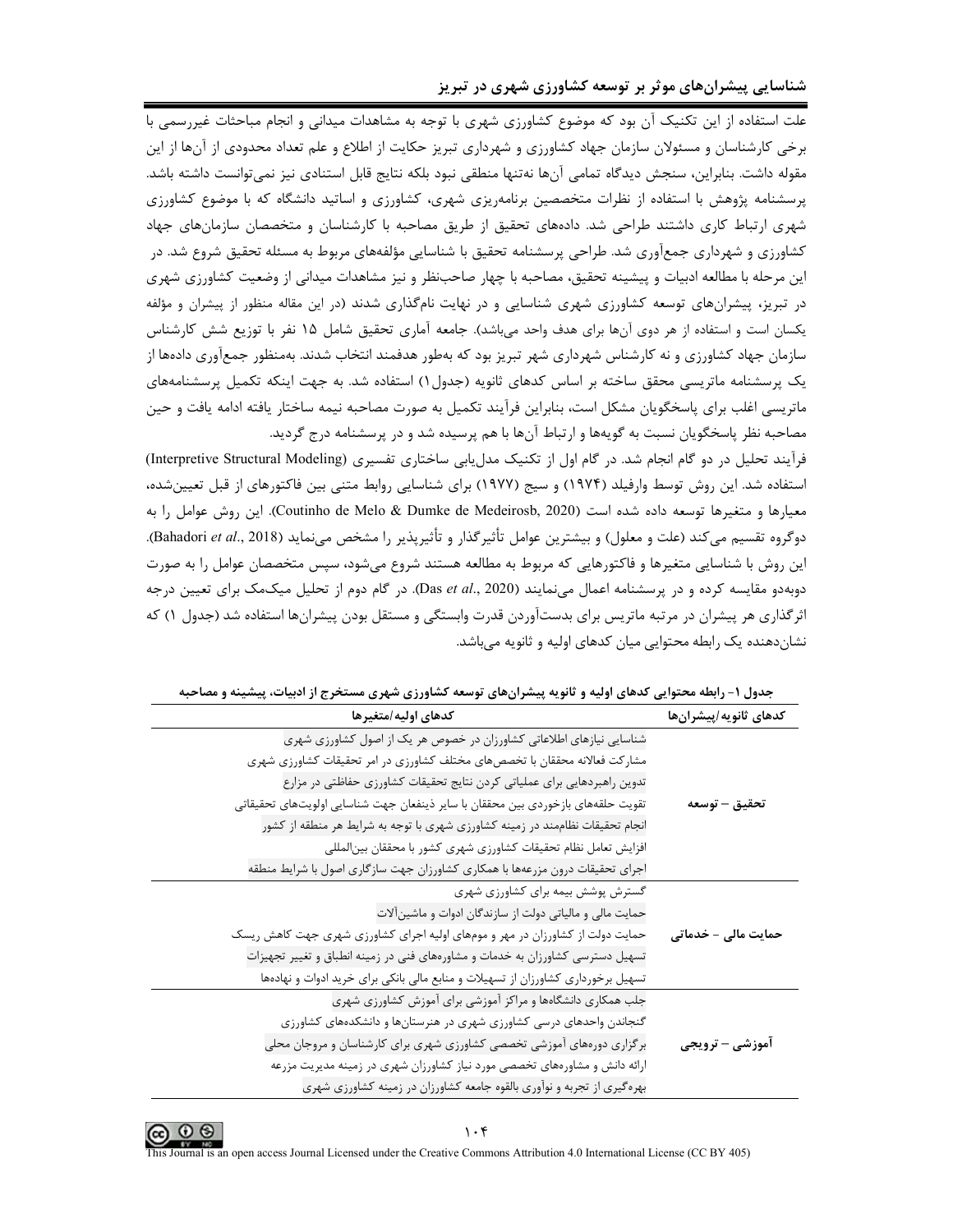| ادامه جدول ۱                                                                                                         |  |
|----------------------------------------------------------------------------------------------------------------------|--|
| كدهاى اوليه امتغيرها<br>كدهاى ثانويه/پيشرانها                                                                        |  |
| توجه به نقش کشاورزان پیشرو جهت فرهنگسازی کشاورزی شهری در سطح محلی                                                    |  |
| آشناسازی مدیران، کارشناسان و مروجان با مفاهیم، اصول و مزایایی کشاورزی شهری<br>فرهنگسازی — ترغیب                      |  |
| آشناسازی کشاورزان با مفاهیم، اصول و مزایایی کوتاهمدت و بلندمدت کشاورزی شهری                                          |  |
| درک مزایای اقتصادی، اجتماعی و زیستمحیطی کشاورزی شهری توسط سیاستگذاران                                                |  |
| سرمایهگذاریهای اولیه دولت با مشارکت کشاورزان در اصلاح زمینهای زراعی                                                  |  |
| تقویت زیرساختهای ارتباطی و اطلاعاتی جهت انتقال دانش کشاورزی شهری                                                     |  |
| توسعه و ارتقا کیفیت ماشینآلات در پاسخ به طیف وسیعی از محصولات زراعی و مناطق<br>زیربنایی – امکانات                    |  |
| بومیسازی و تولید ماشینآلات کشاورزی شهری متناسب با شرایط هر یک از مناطق کشور                                          |  |
| ایجاد و تقویت بازار عرضه ادوات و نهادههای کشاورزی شهری                                                               |  |
| اتخاذ ترتیباتی برای بازاریابی محصولات و فروش نهادههای کشاورزی شهری                                                   |  |
| بازنگری و اصلاح قوانین بخش کشاورزی و منابع طبیعی با رویکرد حمایت از کشاورزی شهری<br>قوانين – مقررات                  |  |
| بازنگری و اصلاح قوانین مربوط به مالکیت اراضی                                                                         |  |
| استفاده از ظرفیت نهادهای بخش خصوصی مانند شرکتهای فنی و مهندسی کشاورزی در امر نظارت، ارزشیابی                         |  |
| سیاستها و برنامههای اجرایی توسعه کشاورزی شهری در سطح کشور                                                            |  |
| کنترل و نظارت بر حسن اجرای طرحها و برنامههای کشاورزی شهری در سطح کشور                                                |  |
| پایش مداوم مزارع جهت شناسایی عملیات سازگار با هر مزرعه به ویژه در سالهای اولیه اجرای اصول کنترل و<br>سازمانی - اداری |  |
| نظارت بر اجرای اصول کشاورزی شهری                                                                                     |  |
| همکاری با سازمانها و نهادهای بینالمللی مرتبط با کشاورزی شهری                                                         |  |
| سازماندهی و تقویت ارتباطات بین محققان، مروجان، سازندگان ادوات و غیره با کشاورزان                                     |  |
| هماهنگی بین برنامههای نهادها و سازمانهای دولتی و غیردولتی مرتبط با کشاورزی شهری                                      |  |
| بهرهگیری از ظرفیت شوراها، دهیاریها و مساجد در توسعه کشاورزی شهری                                                     |  |
| ایجاد و توسعه گروههای کشاورزان مانند انجمنهای کشاورزی شهری در شهرستانها                                              |  |
| جهتدهی برنامههای ترویجی در راستای تبیین ضرورت کشاورزی شهری در بین کشاورزان                                           |  |
| تدوین برنامههای راهبردی و عملیاتی برای توسعه کشاورزی شهری در کشور                                                    |  |
| بهرهگیری از تجارب کشورهای پیشرو در اتخاذ سیاست و تدوین برنامههای کشاورزی شهری                                        |  |
| جهتگیری توسعه شهری<br>بهرهگیری از نظرات کلیه ذینفعان کشاورزی شهری در اتخاذ سیاستها و تدوین برنامهها                  |  |
| اتخاذ سیاستهایی در جهت تأمین منابع انسانی و تربیت کارشناس کشاورزی شهری                                               |  |
| اتخاذ سیاستهایی جهت تقویت زیرساختهای فیزیکی و اطلاعاتی و غیره توسعه کشاورزی شهری                                     |  |
| تخصیص ردیف بودجه اعتباری مشخص برای اجرای برنامههای کشاورزی شهری                                                      |  |
| اتخاذ سیاستهای حمایتی تشویقی مالی، پارانهها و غیره برای توسعه کشاورزی شهری                                           |  |

فرآیند تجزیه و تحلیل دادهها طی شش گام به شرح زیر انجام شد.

گام اول: شناسایی مؤلفههای مربوط به مسئله تحقیق. این مرحله با بررسی مطالعات گذشته و دریافت نظر پاسخگویان انجام شد. گام دوم: تشکیل ماتریس خود تعاملی ساختاری. در این مرحله، از پاسخگویان سؤال شد تا مؤلفهها را بهصورت دوبهدو با هم مقایسه کنند و با استفاده از نمادهای زیر، روابط مؤلفهها در پرسشنامه درج گردد (جدول ۲).

| جدول ۲- روابط مفهومی در تشکیل ماتریس خود تعاملی ساختاری |      |
|---------------------------------------------------------|------|
| مفهوم نماد                                              | نماد |
| مؤلفه i بر تحقق مؤلفه j كمك مى كند.                     |      |
| مؤلفه j بر تحقق i کمک می <i>ک</i> ند.                   |      |
| مؤلفه i و j هر دو به تحقق هم کمک میکنند.                |      |
| مؤلفه i و j با يكديگر ارتباط ندارند.                    |      |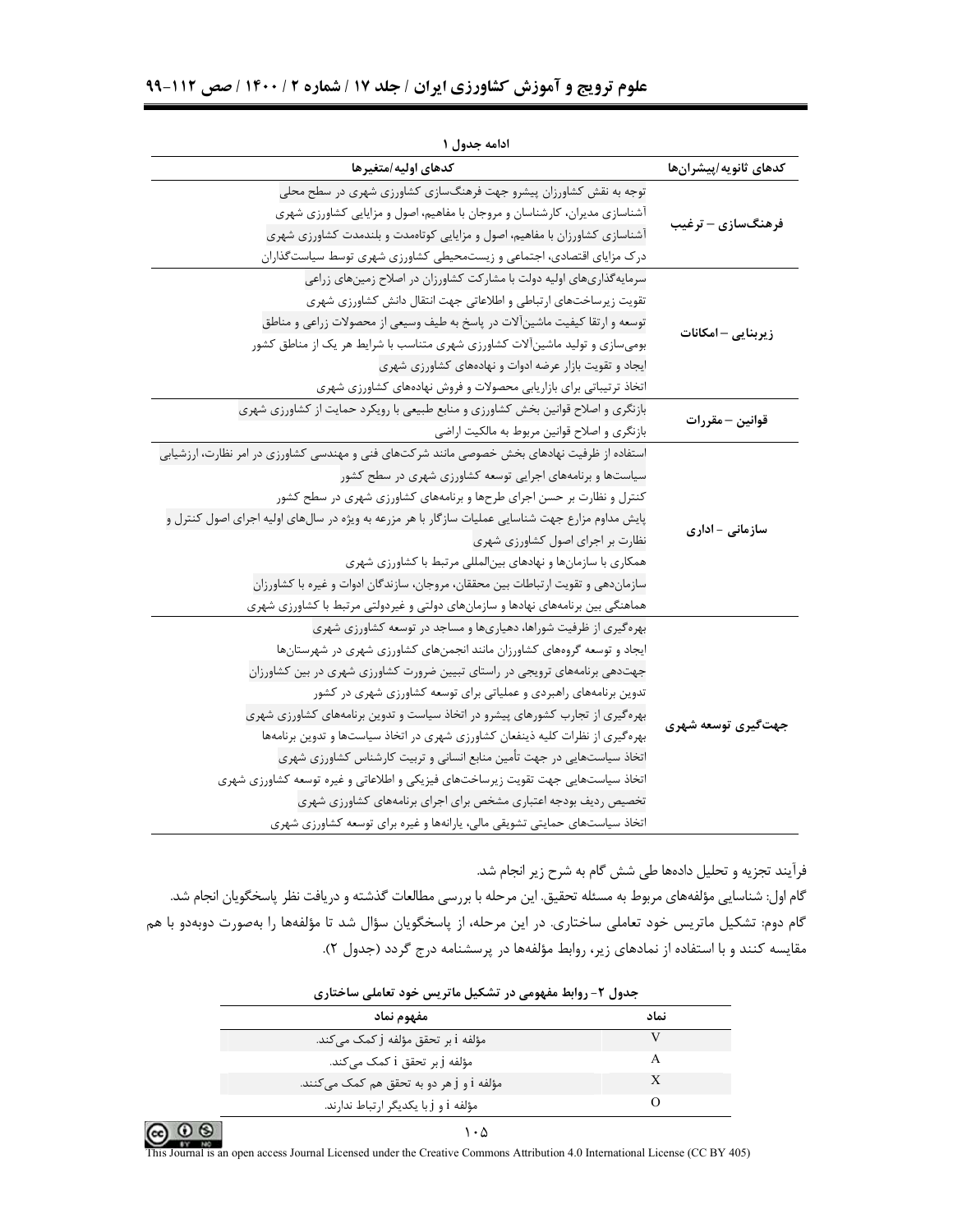گام سوم: ایجاد ماتریس دستیابی اولیه. در این مرحله، ماتریس خود تعاملی ساختاری به یک ماتریس دودویی تبدیل میشود و ماتریس دستیابی اولیه بهدست می آید که نحوه تبدیل به شرح جدول ۳ بود.

|           | ورود به ماتریس دستیابی اولیه | نماد |  |  |
|-----------|------------------------------|------|--|--|
| (j,i)     | 'i.i)                        |      |  |  |
| $\bullet$ |                              |      |  |  |
|           |                              | Α    |  |  |
|           |                              |      |  |  |
|           |                              |      |  |  |

جدول ۳- نجوهي تبديل روابط مفهومي به اعداد

گام چهارم: ایجاد ماتریس دستیابی نهایی. پس از آنکه ماتریس دستیابی اولیه بهدست آمد، با وارد کردن انتقالپذیری در روابط مؤلفهها، ماتریس دستیابی نهایی بهدست می آید.

گام پنجم: سطحېندي روابط بر اساس دو قاعده زير:

قاعده اول: مجموع فراواني عناصر را بر اساس ستون مجموع خروجي و مجموع مشترک معين کرده، به ترتيب از کوچکترين تا بزرگترین فراوانی سطحبندی کنیم.

قاعده دوم: با توجه به کوچکترین مجموع فراوانی در ستون مجموع خروجی و مجموع مشترک، عنصر یا عناصر سطحبندی میشوند. در این رابطه برای هر سطح، عناصر سطحبندی شده از جدول حذف و مجدداً قاعده اجرا می شود. گام آخر: تجزیه و تحلیل قدرت نفوذ و میزان وابستگی بر اساس تحلیل میک مک و ترسیم نمودار آن. يافتهها و بحث

خروجی و برآیند پاسخهای صاحبنظران بر اساس حداکثر فراوانی نظرات در گام اول به شرح جدول ۴ بود.

|                          |          |    |                |                          |                          |                |                | ييشران ها/مؤلفهها (j)    |
|--------------------------|----------|----|----------------|--------------------------|--------------------------|----------------|----------------|--------------------------|
| A1                       | A2       | A3 | A <sub>4</sub> | A <sub>5</sub>           | A6                       | A7             | A8             |                          |
|                          |          |    |                |                          |                          |                |                | ْپِيشرانِها/مؤلفەها (i)  |
| $\overline{\phantom{0}}$ | V        | V  | V              | $\mathbf{V}$             | V                        | V              | V              | تحقيق – توسعه (A1)       |
|                          | $\equiv$ | X  | V              | V                        | V                        | V              | V              | حمایت مالی - خدماتی (A2) |
|                          |          |    | V              | V                        | X                        | V              | V              | آموزشي – ترويجي (A3)     |
|                          |          |    | -              | $\overline{A}$           | V                        | V              | V              | فرهنگسازی - ترغیب (A4)   |
|                          |          |    |                | $\overline{\phantom{a}}$ | X                        | V              | V              | زیربنایی - امکانات (A5)  |
|                          |          |    |                |                          | $\overline{\phantom{a}}$ | $\overline{A}$ | $\overline{A}$ | قوانين – مقررات (A6)     |
|                          |          |    |                |                          |                          |                | X              | سازمانی - اداری (A7)     |
|                          |          |    |                |                          |                          |                |                | جهت گیری توسعه شهری (A8) |

جدول ۴- ماتریس ساختاری خود تعاملی پیشرانهای توسعه کشاورزی شهری

در گام دوم و سوم که تبدیل ماتریس ساختاری خود تعاملی به ماتریس دستیابی اولیه (صفر و یک) و نهایی بـود، نتـایج طبـق جدول ۵ به دست آمد.

به منظور تشکیل ماتریس دستیابی نهایی، ابتدا اقدام به تعیین سازگاری درونی ماتریس دستیابی اولیه شد و با توجه به وجـود رابطه منطقي بين پيشرانها، سازگار بودن ماتريس اوليه تأييد گرديد. منظور از سازگار بودن ماتريس وجود رابطه بين مؤلفههـا یا پیشرانهای مورد مطالعه با هم است. به تعبیر دیگر باید پیشرانهایی که انتخاب شدهاند بهطور مستقیم یـا غیـر مسـتقیم بـا هم رابطه داشته باشند. همچنین در این ماتریس نیروی پیش برنـدگی و نیـروی وابسـتگی هـر پیشـران محاسـبه شـد. نیـروی  $\circledcirc$   $\circledcirc$  $\lambda \cdot 5$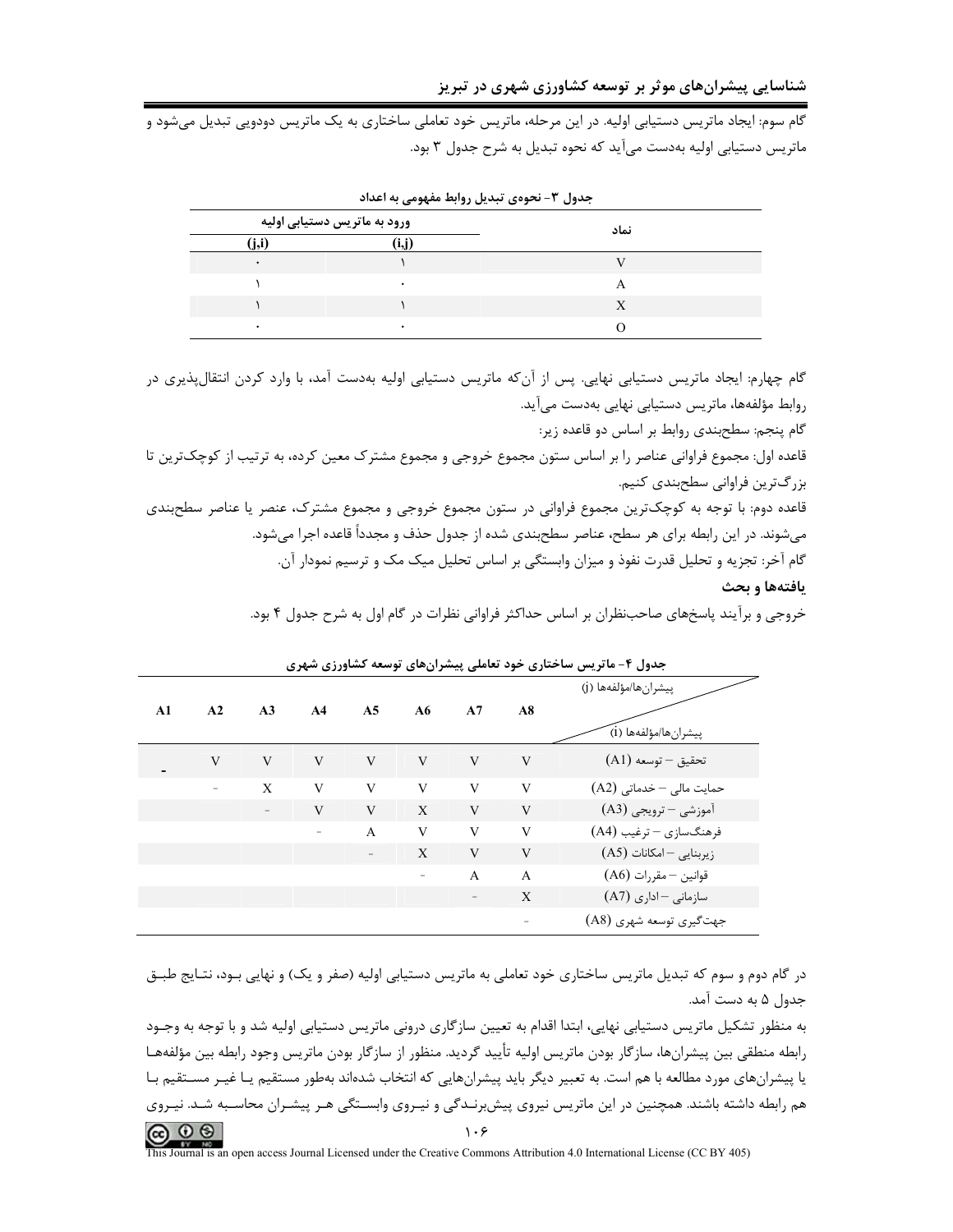پیشبرندگی هر پیشران از جمع جبری تعداد پیشرانهای متأثر از آن و خود پیشران و نیروی وابستگی هر پیشران نیز از جمـع جبری تعداد پیشرانهایی که از آنها تأثیر میپذیرند و خود پیشران به دست آمد.

| نيروى پيش<br>برندگی | A1            | A <sub>2</sub>           | A <sub>3</sub> | AA                                                                                         | A <sub>5</sub>                              | A6                              | A7                                                           | A8           | ٍپیشرانِها/مؤلفهها (i)   |
|---------------------|---------------|--------------------------|----------------|--------------------------------------------------------------------------------------------|---------------------------------------------|---------------------------------|--------------------------------------------------------------|--------------|--------------------------|
| γ                   |               |                          |                |                                                                                            |                                             |                                 |                                                              |              | $(A1)$ تحقيق – توسعه     |
| ٧                   | $\bullet$     |                          |                |                                                                                            |                                             |                                 |                                                              |              | حمایت مالی - خدماتی (A2) |
| ٧                   | $\bullet$     |                          | $\mathcal{N}$  |                                                                                            |                                             |                                 |                                                              |              | آموزشی – ترویجی (A3)     |
| ۴                   | $\bullet$     | $\rightarrow$            | $\bullet$      |                                                                                            |                                             |                                 |                                                              |              | فرهنگسازي – ترغيب (A4)   |
| Δ                   | $\bullet$     |                          | $\bullet$      |                                                                                            | $\begin{array}{ccc} & & & & \\ \end{array}$ |                                 |                                                              |              | زیربنایی - امکانات (A5)  |
|                     | $\bullet$     | $\bullet$                | $\bullet$      | $\mathcal{O}(\mathcal{A})$ and $\mathcal{O}(\mathcal{A})$ . The $\mathcal{O}(\mathcal{A})$ |                                             |                                 | $\mathcal{N}$ and $\mathcal{N}$ are the set of $\mathcal{N}$ |              | قوانين – مقررات (A6)     |
|                     | $\bullet$     | $\bullet$                | $\bullet$      | $\mathcal{L}(\mathbf{A})$ and $\mathcal{L}(\mathbf{A})$ and $\mathcal{L}(\mathbf{A})$      |                                             |                                 |                                                              |              | سازمانی - اداری (A7)     |
|                     | $\bullet$     | <b>Contract Contract</b> | $\bullet$      | $\sim 100$                                                                                 | $\sim 100$                                  | $\mathcal{N}$ and $\mathcal{N}$ |                                                              |              | جهت گیری توسعه شهری (A8) |
| $-$                 | $\mathcal{L}$ | $\mathsf{r}$             | ٣              | $\Delta$                                                                                   | $\uparrow$                                  | $\lambda$                       | $\mathsf{Y}$                                                 | $\mathsf{v}$ | نيروى وابستگى            |

جدول ۵- ماتریس دستیابی اولیه و نهایی پیشرانهای توسعه کشاورزی شهری

در گام چهارم اقدام به تعیین سطح و اولویت پیشرانها شد. برای تعیین سطح و اولویت پیشرانها، مجموعه دستیابی و مجموعه پیش نیاز بر اساس نتایج ماتریس دستیابی نهایی برای هر یک از پیشرانها تعیین شد. مجموعه دستیابی هر پیشران شامل پیشرانهایی است که از طریق این پیشران میتوان به آنها رسید. پس از تعیین مجموعه دستیابی و پیشنیاز برای هر پیشران، عناصر مشترک در مجموعه دستیابی و پیشiیاز برای هر پیشران شناسایی شد و سپس پیشرانی که مجموعه دستیابی و عناصر مشترک آن کاملاً یکسان بود، در بالاترین سطح قرار گرفت. پس از تعیین این پیشرانها باید آنها را از جدول حذف و با پیشرانهای باقیمانده، جدول بعدی را تشکیل داد. این روال تا تعیین سطح همه پیشرانها ادامه یافت. نتایج تعیین سطح پیشرانها پس از ۴ تکرار در جدول ۶ قابل مشاهده است.

در مرحله بعد مدل پیشرانها ترسیم گردید. بر اساس مندرجات جدول ۶، ابتدا پیشرانها به ترتیب برحسب سطح، از بالا به پایین قرار گرفتند و سپس بر اساس نتایج ماتریس دستیابی اولیه (جدول ۵) ارتباط بین آنها مشخص شد. در بالاترین سطح مدل، پیشران قوانین و مقررات (A6) قرار گرفت که تأثیرپذیرترین پیشران است و در پایینترین سطح، پیشران تحقیق و توسعه (A1) قرار گرفت؛ به عبارت دیگر پیشران تحقیق و توسعه به عنوان پایه مدل و تأثیرگذارترین پیشران بر سایر پیشرانها است.

در نهایت تحلیل MICMAC برای تعیین قدرت نفوذ و میزان وابستگی پیشران انجام شد. به منظور بخشبندی پیشرانها، در ماتریس دستیابی نهایی (مطابق جدول ۵) باید برای هر یک از پیشرانها، نیروی پیش برندگی و وابستگی محاسبه شود. نیروی پیش برندگی یک پیشران، تعداد پیشرانهایی است که متأثر از پیشران مربوطهاند، از جمله خود آن پیشران. نیروی وابستگی نیز تعداد پیشرانهایی است که بر پیشران مربوطه تأثیر میگذارند و به دستیابی آن منجر میشوند. لازم به توضیح است که مؤلفهها به چهار گروه خود مختار (I)، وابسته (II)، يبوندي (III) و مستقل يا ييش برنده (IV) (مؤلفه محرك) تقسيم مي شوند. خوشه يا ناحيه اول، مؤلفههای خود مختارند که قدرت محرک و وابستگی ضعیفی دارند. این مؤلفهها جدای از سیستم قرار دارند که در واقع پیوندهای اندكي با ساير مؤلفهها دارند. خوشه يا ناحيه دوم، شامل معيارهاي وابسته است كه قدرت محرك ضعيفي داشته اما قدرت وابستگي بالایی دارند. خوشه یا ناحیه سوم، مؤلفههای پیوندی هستند که علاوه بر قدرت نفوذ، قدرت وابستگی بالایی دارند. این مؤلفهها ناپایدارند، به این دلیل هر اقدامی روی این مؤلفهها تأثیری بر دیگر مؤلفهها یا بازخوردی به سمت خودشان خواهد بود. خوشه یا ناحیه چهارم، مؤلفههای پیش برنده یا مستقل!ند که قدرت محرک بالا و قدرت وابستگی پایینی دارند. در واقع یک مؤلفه با قدرت محرک قوی مؤلفه کلیدی نام دارد و در دسته مؤلفههای مستقل جای می گیرد (فیروزجائیان و همکاران، ۱۳۹۲).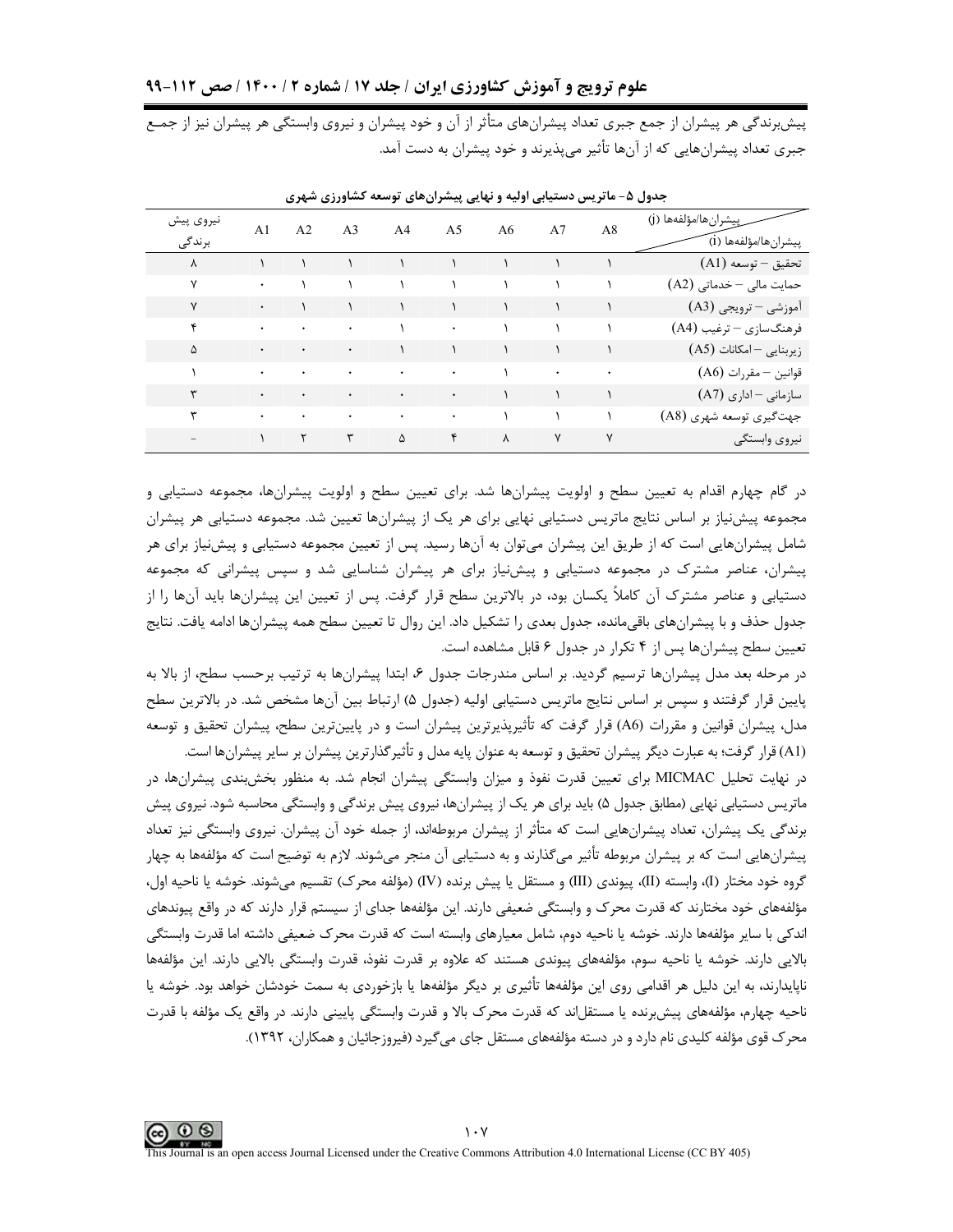|  |  | شناسایی پیشرانهای موثر بر توسعه کشاورزی شهری در تبریز |  |  |  |
|--|--|-------------------------------------------------------|--|--|--|
|  |  |                                                       |  |  |  |

| بحون / هیپن شکل پیشر زن های توسعه مسورری شهری /با شش میزار/ |                |                         |                                                                                                          |                                      |  |  |  |  |  |
|-------------------------------------------------------------|----------------|-------------------------|----------------------------------------------------------------------------------------------------------|--------------------------------------|--|--|--|--|--|
| سطح                                                         | مجموعه مشترك   | مجموعه ييش نياز         | مجموعه دستيابى                                                                                           | ييشران ها/مؤلفهها                    |  |  |  |  |  |
| VI                                                          | A <sub>1</sub> | A <sub>1</sub>          | A1 A2 A3 A4 A5 A6 A7 A8                                                                                  | تحقيق– توسعه (A1)                    |  |  |  |  |  |
|                                                             | A2A3           | A1 A2 A3                | A <sub>2</sub> A <sub>3</sub> A <sub>4</sub> A <sub>5</sub> A <sub>6</sub> A <sub>7</sub> A <sub>8</sub> | حمایت مالی- خدماتی (A2)              |  |  |  |  |  |
| V                                                           | A2A3           | A1 A2 A3                | A <sub>2</sub> A <sub>3</sub> A <sub>4</sub> A <sub>5</sub> A <sub>6</sub> A <sub>7</sub> A <sub>8</sub> | آموزشي– ترويجي (A3)                  |  |  |  |  |  |
| Ш                                                           | A <sub>4</sub> | A1 A2 A3 A4 A5          | A4 A6 A7 A8                                                                                              | فرهنگسازی– ترغیب (A4)                |  |  |  |  |  |
| IV                                                          | A <sub>5</sub> | A1 A2 A3 A5             | A4 A5 A6 A7 A8                                                                                           | $(A5)$ زیربنایی-امکانات              |  |  |  |  |  |
|                                                             | A6             | A1 A2 A3 A4 A5 A6 A7 A8 | A6                                                                                                       | $(A6)$ قوانين— مقررات                |  |  |  |  |  |
|                                                             | A7 A8          | A1 A2 A3 A4 A5 A7 A8    | A6 A7 A8                                                                                                 | $(A7)$ سازمانی-اداری                 |  |  |  |  |  |
| $\mathbf{I}$                                                | A7 A8          | A1 A2 A3 A4 A5 A7 A8    | A6 A7 A8                                                                                                 | جهت <sup>گ</sup> یری توسعه شهری (A8) |  |  |  |  |  |

حدول ۶- تعیین سطح بیشیان های توسعه کشاورزی شهری (با شش تکرار)



گفتنی است که در این تحقیق، هشت پیشران یا مؤلفه بر اساس نظرات کارشناسان و مسئولان مرتبط با کشاورزی شهری در شهر تبریز انتخاب شدند. بدینصورت که از آنها پرسیده شد به نظر شما، این مؤلفهها در حال حاضر جزء پیشرانهای اصلی توسعه کشاورزی شهری میباشند یا خیر؟ پس از تعیین نیروی پیشبرندگی یا اثرگذاری و نیروی وابستگی پیشرانها، تمامی پیشرانها در یکی از خوشههای چهارگانه (نمودار ۱) قرار گرفتند. در خوشه یا ناحیه خودمختار هیچ پیشرانی قرار نگرفت. از آنجاکه ماهیت این خوشه نیروی پیشبرندگی و وابستگی ضعیف است، وضعیت موجود حکایت از آن دارد که به زعم پاسخگویان کلیه پیشرانها دارای اهمیت بوده و تأییدی بر گزینش بهینه مؤلفهها دارد. پیشرانهای فرهنگسازی- ترغیب (A4)، قوانین– مقررات (A6)، سازمانی- اداری (A7) و جهت گیری توسعه شهری (A8) با نیروی پیش برندگی کم و نیروی وابستگی زیاد در گروه وابسته قرار گرفتند. این پیشرانها بیشتر تحت تأثیر سایر پیشرانها بوده و از منظر علت- معلولی جزء عناصر اثرپذیر و وابسته میباشند و در صورت وجود سایر پیشرانهای مورد مطالعه در این تحقیق، در توسعه کشاورزی شهری

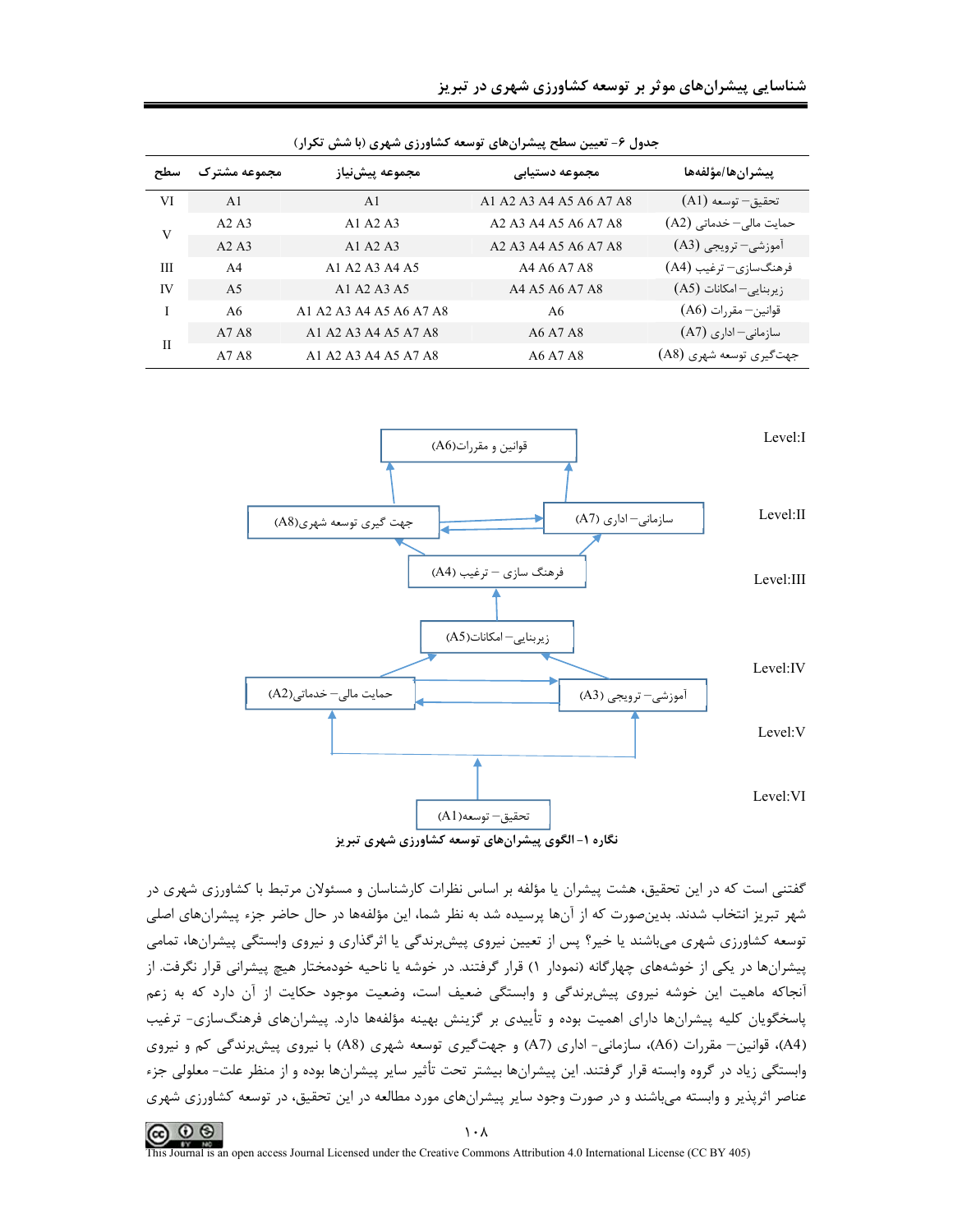# علوم ترویج و آموزش کشاورزی ایران / جلد ۱۷ / شماره ۲ / ۱۴۰۰ / صص ۱۱۲-۹۹

تبریز نقش خواهند داشت و وضعیت این چهار پیشران در رابطه با توسعه کشاورزی شهری تبریز، خروجی ناشی از پیشرانهای دیگر خواهد بود. بر اساس نتایج بهدست آمده، پیشران زیربنایی- امکانات (A5) با نیروی پیشبرندگی و وابستگی بالا جزء گروه ییشرانهای پیوندی است. از آنجایی که این پیشران، نیروی پیش رندگی و وابستگی نسبتاً بالا (۵ و ۵) دارد، بهطور همزمان در توسعه کشاورزی شهری تبریز میتواند به عنوان یک پیشران مؤثر و متأثر نقشآفرینی کند. لذا وضعیت ناپایداری را ذاتاً در خود دارا است و تغییر در وضعیت آن اعم از جهت مثبت یا منفی، تأثیر زیادی بر تحقق یا عدم تحقق توسعه کشاورزی شهری تبریز خواهد داشت. پیشرانهای تحقیق- توسعه (A1)، حمایت مالی- خدماتی (A2) و آموزشی- ترویجی (A3) که نقش اساسی در مدل پیشرانها را دارند، با دارا بودن نیروی پیشبرندگی زیاد و نیروی وابستگی کم در گروه پیشرانهای پیشبرنده (مستقل) قرار گرفتند و بیشترین تأثیر را بر سایر پیشرانها در مدل دارند. این پیشرانها بهطور عام و پیشران تحقیق- توسعه بهطور خاص دارای اهمیت راهبردی بوده و باید در برنامهریزیها و تصمیمسازیها برای بهبود اثر سایر پیشرانها در توسعه کشاورزی شهری تبریز در بالاترین اولویت قرار گیرد. به تعبیر دیگر کلیدیترین پیشران برای توسعه کشاورزی شهری تبریز مؤلفه "تحقيق- توسعه" است. اجماع جمعي نسبت به اين پيشران حكايت از آن دارد كه از منظر دانش نظري و عملي براي توسعه کشاورزی شهری تبریز، پاسخگویان احساس نیاز بیشتری می کنند و بهطور ضمنی می توان چنین استنباط کرد که اطلاعات و معلومات فعلی کارشناسان و متولیان امر برای پیادهسازی یا تسهیل توسعه کشاورزی شهری چندان مستند و متقن نیست.

|        | ٨            | A1 | مستقل    |                          |   |                |   | پيوندى       |                |
|--------|--------------|----|----------|--------------------------|---|----------------|---|--------------|----------------|
|        | $\checkmark$ |    |          | A2, A3                   |   |                |   |              |                |
|        | ç            |    |          |                          |   |                |   |              |                |
| نيروى  | ۵            |    |          |                          |   | A <sub>5</sub> |   |              |                |
| ؙڗۣ۫ڋ؞ | ۴            |    | خودمختار |                          |   | A <sup>4</sup> |   | وابسته       |                |
| بوندگی | ₩            |    |          |                          |   |                |   | A7, A8       |                |
|        | ٮ            |    |          |                          |   |                |   |              |                |
|        |              |    |          |                          |   |                |   |              | A <sub>6</sub> |
|        | ٠            |    |          | $\overline{\phantom{a}}$ | € | ۵              | ۶ | $\checkmark$ | ٨              |

نیروی وابستگی نمودار ۱- پیشبرندگی و وابستگی پیشرانهای توسعه کشاورزی شهری تبریز

### نتیجهگیری و پیشنهادها

پژوهش حاضر با استفاده از مدل یابی ساختاری تفسیری، پیشرانهای توسعه کشاورزی شهر تبریز را بر اساس نظر کارشناسان ذی,ربط و میزان اثر هرکدام از پیشرانها در توسعه کشاورزی شهری بررسی کرد. نتایج نشان داد که مؤلفه تحقیق– توسعه یکی از اثرگذارترین پیشرانهای توسعه کشاورزی شهری می!شد. تحقیق در زمینههای مختلف مطالعات شهری مرتبط با کشاورزی منجر به شناخت موانع و مشکلات فعالیتهای کشاورزی در شهرها، آشنایی با نیازهای آموزشی کشاورزان شهری و موارد دیگر که در نهایت منجر به برنامهریزی درست بر مبنای واقعیات موجود در هر منطقه میشود. بر این اساس پیشنهاد می شود واحد تحقیق و توسعه در شهرداری تبریز راهاندازی و برای تصمیم گیری در خصوص اجرای فعالیتهای کشاورزی- محور در شهر، خدمات مشاورهای به مدیران و کارشناسان ذی بط ارائه کند.

حمایت مالی و خدماتی و همچنین عامل آموزشی و ترویجی از پیشرانهای مهم دیگر جهت توسعه کشاورزی شهری از دیدگاه صاحبنظران بود. آموزش و ترویج کشاورزی شهری در بین جوامع شهری برای شناساندن اهمیت وجود کشاورزی در شهرها، بحث پایداری و امنیت غذایی و در نهایت آموزش روشهای نوین کشاورزی در راستای پایداری و حفاظت از محیطزیست گامی دیگر در جهت توسعه کشاورزی شهری تبریز است. انجام تحقیق در زمینه توسعه کشاورزی شهری و در نهایت تبیین برنامه جامع و کلی پیادهسازی و اجرای این برنامهها، حمایت مالی و خدماتی دولت را میطلبد تا با پیادهسازی برنامهها و

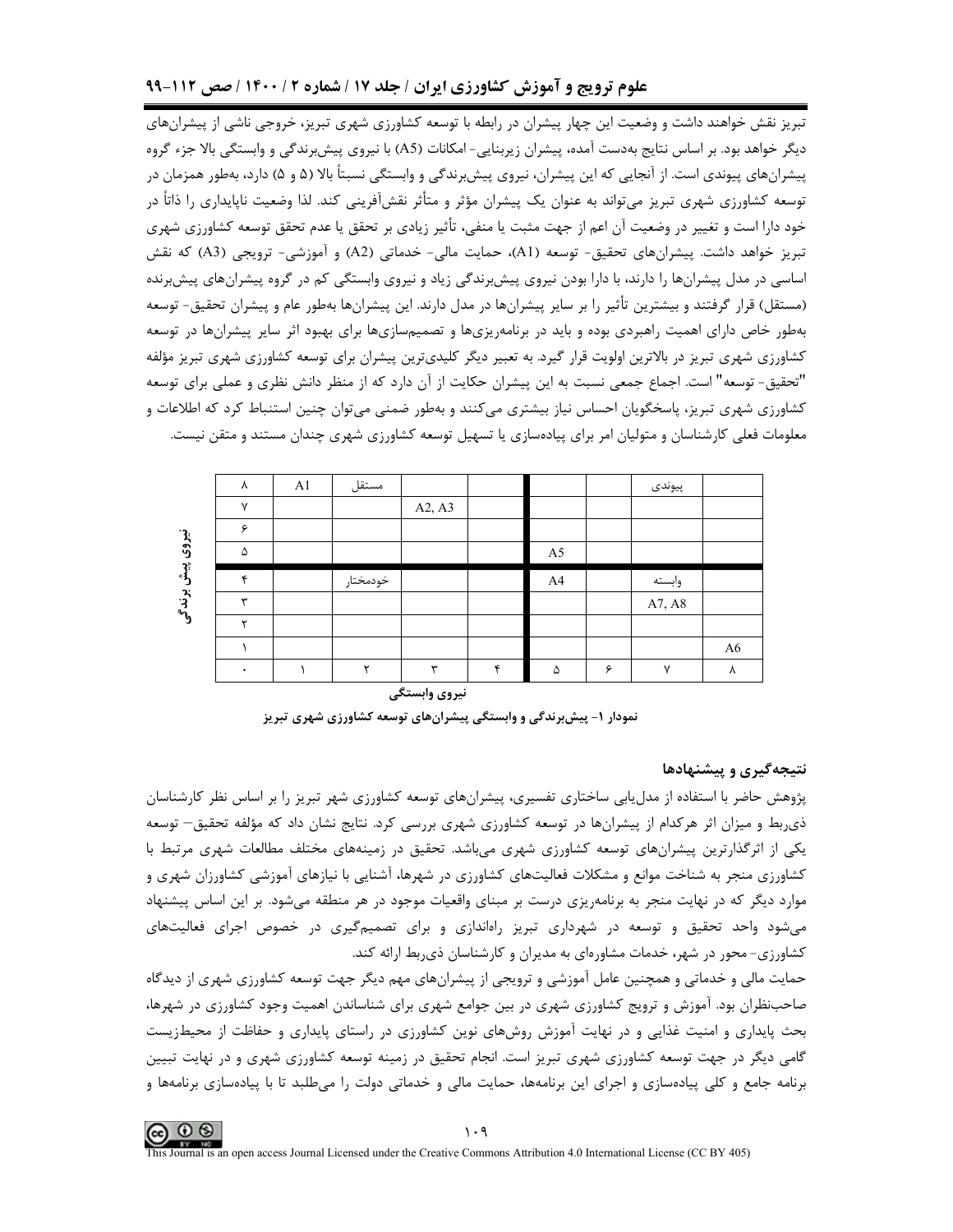آموزش و ترویج توسعه کشاورزی شهری، موجبات توسعه کشاورزی شهری تبریز فراهم شود. همچنین، فراهم کردن بستر و امکانات لازم و فرهنگسازی در بین شهروندان از پیشرانهای مؤثر دیگر در توسعه کشاورزی شهری میباشد. در این رابطه پیشنهاد میشود، شهرداریها پارانه مشخص با ردیف معین در بودجه سالانه خود، برای توسعه کشاورزی شهری پیش بینی و اعطا نمایند تا مشوقی برای توسعه اقدامات در چارچوب کشاورزی شهری شود. همچنین مدیریت هماهنگی ترویج کشاورزی سازمان جهاد کشاورزی استان بهطور عام و اداره ترویج مدیریت جهاد کشاورزی شهرستان تبریز بهطور خاص برنامههای آموزشی و ترویجی مختص گروههای هدف شهروندان را پیشبینی و اجرا نمایند.

بنابراین برای توسعه کشاورزی شهری تبریز ضرورت دارد تا ضمن رفع مشکلات و موانع محتمل نسبت به فراهمسازی پیشرانهای مورد مطالعه در این تحقیق اقدام شود. در این رابطه، طرحهای مشارکتی بین سازمان جهاد کشاورزی و شهرداری تبریز از یکسو و شهروندان مشارکتجو از سوی دیگر جهت نمایش و معرفی اثرات و ظرفیتهای کشاورزی شهری، ایجاد علاقه از طریق اعطای مشوق،های مالی- حمایتی نظیر اعمال تخفیف در مراحل اخذ مجوز ساخت و ساز، لحاظ برخی تسهیلات به شهروندانی که به هر نحو ممکن بتوانند از المانهای کشاورزی شهری در طراحی، فضاسازی و معماری ساختمانها استفاده کنند و یا بخشی از فضای در اختیار را به استفاده از مظاهر کشاورزی شهری تخصیص دهند می،باشد. همچنین فراهمسازی زمینه جهت آشنایی عمومی و آموزش فعالیتهای کشاورزی به شهروندان بسیار مؤثر است. چراکه بسیاری از مردم، کشاورزان شهری و نیز مسئولین ذی بط، از اثرات همهجانبه و بلندمدت کشاورزی شهری آگاهی ندارند و آگاهسازی مردم و کشاورزان از اثرات اجتماعی، اقتصادی، فرهنگی کشاورزی شهری گامی مؤثر در راستای توسعه کشاورزی شهری تبریز خواهد بود. همچنین تحقیق بیشتر در زمینه کشاورزی شهری و ارائه اطلاعات به دست آمده به تصمیمسازان جهت انجام اقدامات لازم در مسیر توسعه کشاورزی شهری تبریز مورد تأکید است.

### منابع

- سازمان سیما، منظر و فضای سبز شهری شهرداری تبریز. (۱۴۰۰). اطلاعات شهر تبریز. قابل دسترسی در آدرس اینترنتی: <https://parks.tabriz.ir>
	- سازمان جهاد کشاورزی استان آذربایجان شرقی. (۱۴۰۰). آمارنامه سال ۱۳۹۹.قابل دسترسی در آدرس اینترنتی: <www.eaj.ir>.
- شرکت پدیدآوران اطلس پارس. (۱۴۰۰). معرفی مجتمع تجاری-اداری مگا پارس. قابل دسترسی در آدرس اینترنتی: <www.padidavaran.com>
- علي|کبري، الف.، و اکبري، م. (۱۳۹۶). مدل سازي ساختار تفسيري عوامل مؤثر بر زيست پذيري کلان شهر تهران. *مجله برنامه ريزي و آمایش فضا*، دوره۲۱، شماره ۱، صص ۳۱-۱.
- فیروزجائیان، ع. الف، فیروزجائیان، م.، هاشمی پطرودی، س. ح.، و غلامرضازاده، ف. (۱۳۹۲). کاربرد تکنیک مدلسازی ساختاری تفسیری در مطالعات گردشگری (تحلیلی با رویکرد آسیب شناسانه). *مجله برنامهریزی و توسعه گردشگری،* دوره۲، شماره ع، صص ١۵٩-١٢٩.

كجارو. (١۴٠٠). معرفي كتابخانه ملي ايران. قابل دسترسي در آدرس اينترنتي: <https://www.kojaro.com>. ملکی نژاد ح. ، محمدزاده، ف.، و طاهرپور، م. (۱۳۹۹). جایگاه کشاورزی شهری در ارتقاء بهرهوری کشاورزی و امنیت غذایی. *مجله* علمي سا*مانههاي سطوح آبگير ايران*، دوره۸ ، شماره ۳، صص ۵۸-۴۳.

- یادآور، ح.، لطیفی، س.، خرازی، ش.، و نامی، م. (۱۳۹۹). تحلیل ظرفیتهای کشاورزی شهری از دیدگاه دانشجویان دانشکده کشاورزی دانشگاه تیریز. *مجله علوم ترویج و آموزش کشاورزی ایران*، دوره۱۶، شماره ۱، صص ۱۹۶-۱۸۳.
- Bahadori, M. K., Teymourzadeh, E., Tajik, H., Ravangard, R., Raadabadi, M., and Hosseini, S. M. (2018). Factors affecting strategic plan implementation using interpretive structural modeling (ISM). International Journal of Health Care Quality Assurance, 31(5), 406-414.
- Binns, J. A., and Nel, E. (2020). Re-conceptualizing urban agriculture in Africa: Issues of scale, class and institutional support in Zambian Copperbelt Towns. Urban Food Democracy and Governance in North and South, 213-229. DOI: 10.1007/978-3-030-17187-2 13.

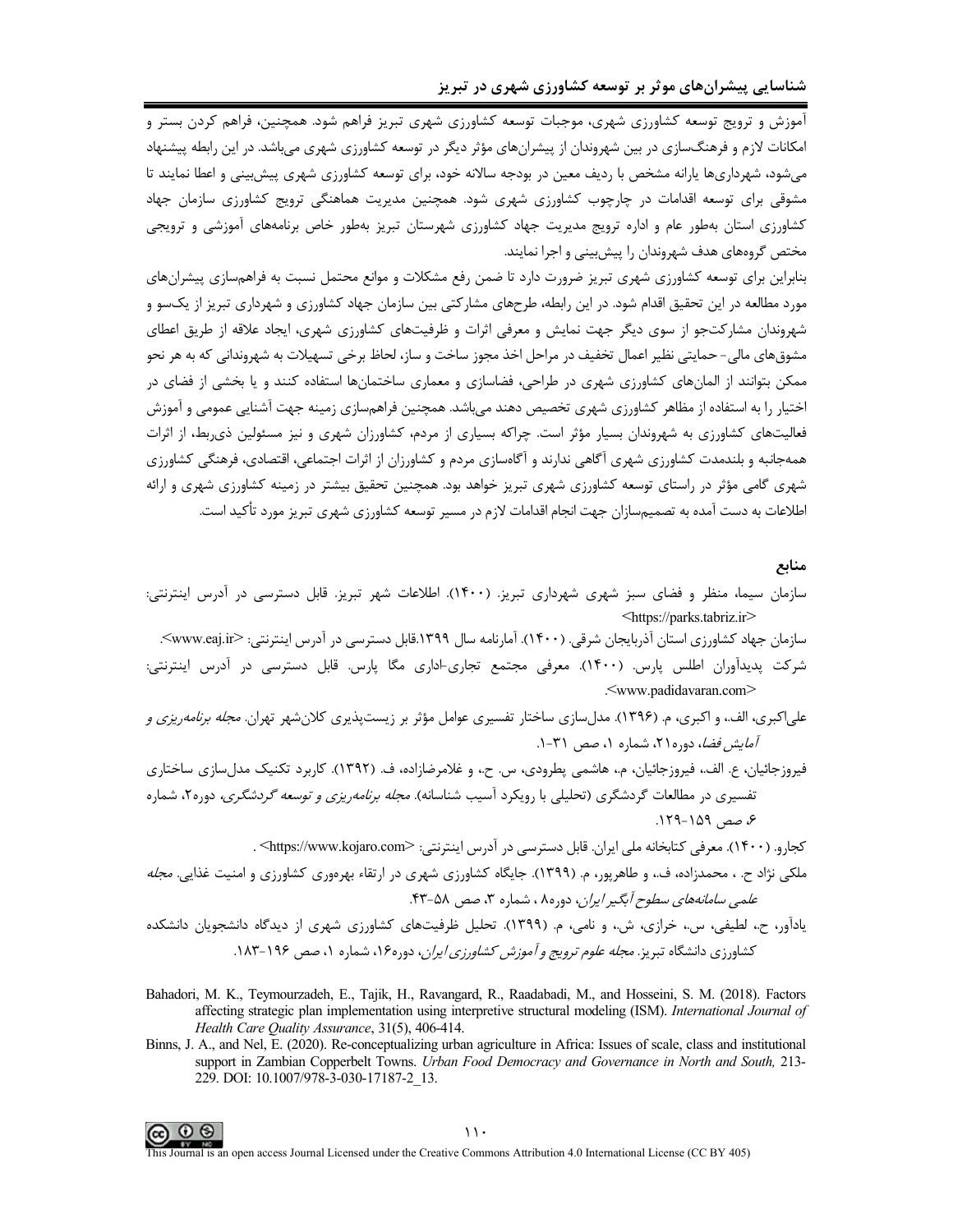- Bisaga, I., Parikh, P., and Loggia, C. (2019). Challenges and opportunities for sustainable urban farming in south African low-income settlements: A case study in Durban. *Sustainability,* 11(20), 5660.
- Bolang, P. D., and Osumanu, I. K. (2019). Formal sector workers' participation in urban agriculture in Ghana: Perspectives from the Wa Municipality. *Heliyon*, 5(8), e02230
- Bousbaine, A. D., Nguendo-Yongsi, H. B., and Bryant, Ch. (2020). Urban food democracy and governance in north and south, Cham: Palgrave Macmillan, XXXVIII, 320
- Coutinho de Melo, F. J., and Dumke de Medeirosb, D. (2020). Applying interpretive structural modeling to analyze the fundamental concepts of the management excellence model guided by the risk-based thinking of ISO 9001: 2015. *Human and Ecological Risk Assessment: An International Journal*, 27(3), 742-772.
- Das, S. K., Azmi, F. T., and James, P. S. (2020). Factors influencing employees' perception of human resource practice: A fuzzy interpretive structural modeling approach. *Jindal Journal of Business Research*, 9(1), 41- 55.
- Drescher, A. W. (2004). Food for the cities: Urban agriculture in developing countries. Paper presented at the International Conference on Urban Horticulture 643, 31 January 2004, Waedenswil, Switzerland.
- Ervick-Knote, H. (2020). *Planning for a local food system: Assessing the potential for small-scale agriculture in Winnipeg, Manitoba's peri-urban areas.* Winnipeg: University of Manitoba.
- Fricano, R., and Davis, C. (2020). How Well is urban agriculture growing in the southern United States? *Journal of Agriculture, Food Systems, and Community Development*, 9(2), 31-53
- Ghezeljeh, A. Z. (2020). Investigating the intersection of urban agriculture and urban planning concerning urban governance and elements in Victoria, Canada, University of Victoria, Available at: <http://hdl.handle.net/1828/11736>.
- Hearn, A. H., Mauad, Th., Amato-Lourenço, L. F., Ranieri, G. R., and Williams, Ch. (2020). *Urban agriculture and the battle for history in Melbourne and São Paulo. Urban Food Democracy and Governance in North and South.* Germany: Springer.
- Horst, M., McClintock, N., and Hoey, L. (2017). The intersection of planning, urban agriculture, and food justice: A review of the literature. *Journal of the American Planning Association*, 83(3), 277-295
- Khatami, R., Hanaei, T., and Mansouri Daneshvar, M. R. (2020). A short survey of integrating urban agriculture and environmental planning. *International Journal of Environmental and Ecological Engineering*, 14(2), 59-62.
- Lal, R. (2020). Home gardening and urban agriculture for advancing food and nutritional security in response to the COVID-19 pandemic. *Food Security*, 12(4), 871-876.
- Martin, W., and Vold, L. (2018). Building capacity through urban agriculture: Report on the askiy project. *Health Promot Chronic Dis Prev Can*, 38(1), 29-35
- Martin, W., and Wagner, L (2018). How to grow a city: Cultivating an urban agriculture action plan through concept mapping. *Agriculture & food security*, 7(33), 1-9
- Menyuka, N. N., Sibanda, M., and Bob, U. (2020). Perceptions of the challenges and opportunities of utilising organic waste through urban agriculture in the Durban South Basin. *International Journal of Environmental Research and Public Health,* 17(4), 1158.
- Nadal, A., Pons, O., Cuerva, E., Rieradevall, J., and Josa, A. (2018). Rooftop greenhouses in educational centers: A sustainability assessment of urban agriculture in compact cities. *Science of the total environment,* 626, 1319- 1331.
- Paschapur, A., and Bhat, C. (2020). Urban agriculture: The saviour of rapid urbanization. *Indian Farmer*, 7(10), 1-9.
- Specht, K., Siebert, R., and Thomaier, S. (2016). Perception and acceptance of agricultural production in and on urban buildings (ZFarming): A qualitative study from Berlin, Germany. *Agriculture and Human Values,* 33(4), 753-769.
- Specht. K., and E. Sanyé-Mengual. (2017). Risks in urban rooftop agriculture: Assessing stakeholders' perceptions to ensure efficient policymaking. *Environmental Science & Policy*, 69, 13-21.
- Suchá, L., Schlissarek, M., Duskova, L., Malan, N., and Sarapatka, B. (2020). Land tenure security and its implications for investments to urban agriculture in Soweto, South Africa. *Land Use Policy,* 97, 104739
- Tojo, S. (2020). *Status and prospects of urban agriculture recycle based organic agriculture in a city*. Tokyo: Tokyo University of Agriculture and Technology.
- Thornton, A. (2020). Urban food democracy and governance in north and south. Cham: Palgrave Macmillan, Springer International Publishing.
- Wielemaker, R., Oenema, O., Zeeman, G., and Weigma, J. (2019). Fertile cities: Nutrient management practices in urban agriculture. *Science of the total environment*, 668, 1277-1288.
- Zhou, T., Koomen, E., and Ke, X. (2020). Determinants of farmland abandonment on the urban-rural fringe. *Environ Manage*, 65(3), 369-384.



.